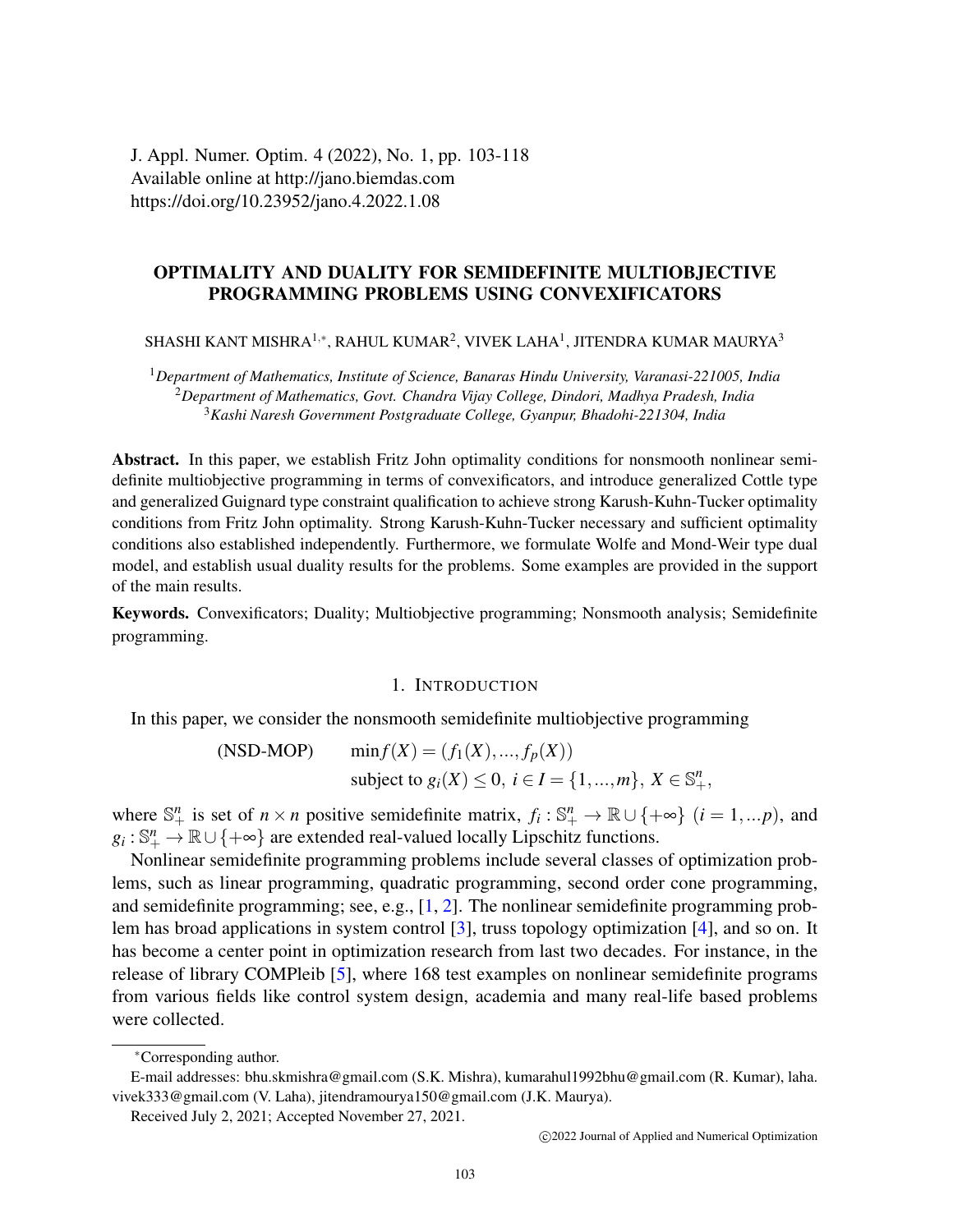Nonlinear semidefinite programming problems were studied mostly in two different forms (see, [\[6\]](#page-14-5) and [\[7\]](#page-14-6)), where their themes are same, and several useful results and applications were obtained. In [\[6\]](#page-14-5), first and second order necessary and sufficient optimality conditions were established under convexity assumptions, while in [\[8\]](#page-14-7), convexity was not a necessarily requirement. In [\[7,](#page-14-6) [10\]](#page-14-8), algorithmic approach to solve the nonlinear semidefinite optimization problems were studied. In [\[11\]](#page-14-9), a survey on numerical methods for solving nonlinear SDP problems was described. In 2015, Golestani and Nobakhtian [\[12\]](#page-14-10) introduced generalized Abadie constraint qualification (*GACQ*), and established necessary and sufficient optimality conditions for nonlinear semidefinite programming by using convexificators.

Multiobjective optimization problems (MOP) like situations produces in science, technology, business, economics, and many others field of daily demand, where optimal decisions need to be taken among many conflicting objectives and all objective functions to be optimized simultaneously. Effect of conflict on objectives leads some change in the solution of (MOP) compared to optimal solutions of single-objective optimization problems. Therefore, weak efficient points (weak Pareto optimal solutions), efficient points (Pareto optimal solutions) are coined for the solutions of (MOP). Initially, the concept of Pareto optimal was given by Italian civil engineer and economist Vilfredo Pareto, who used it in the studies of economic efficiency and income distribution. Basic concepts and literatures on the solutions of multiobjective optimization problems can be found in [\[13\]](#page-14-11) and [\[14\]](#page-14-12). Constraint qualification and strong Karush-Kuhn-Tucker optimality have been discussed for differentiable [\[15\]](#page-14-13), semidifferentiable [\[16\]](#page-14-14), and nonsmooth [\[17\]](#page-15-0) cases, respectively.

In optimization theory corresponding to any minimization (maximization) problem, there is another formulated maximization (minimization) problem, which is called dual (see [\[18\]](#page-15-1)). Duality is the principle in which the same optimization problem may be viewed from two different views. The first is a primal problem, and the second is a dual problem. The solution of the dual problem provides a lower bound to the solution of the primal problem. Thus, from the viewpoint of applications, the duality play a vital role in optimization. However, in several cases, it is observed that the optimal values of both objectives need not appear to be equal. Their difference is so called duality gap. In case of convexity assumptions, under a suitable constraint qualification, the duality gap becomes zero. Some results on the duality of multiobjective optimization can be found [\[19,](#page-15-2) [20,](#page-15-3) [21\]](#page-15-4).

Since nonsmoothness in optimization is naturally generated from the mathematical formulations of real-world problems, it is interesting to study effective ways for solving these problems. Indeed, the solutions of many smooth problems still require the use of nonsmooth optimization techniques in order to either make them easy or simplify their forms. Thus, the field of nonsmooth optimization is an important branch of mathematical programming which is based on classical concepts of variational analysis and generalized derivatives. In recent years, the research in nonsmooth analysis has focused on the growth of generalized subdifferentials that give sharp results and good calculus rules for nonsmooth functions. Convexificators [\[22\]](#page-15-5) was used to extend, unify, and sharpen the results in various aspects of optimization. In [\[23\]](#page-15-6), Jeyakumar and Luc gave a more sophisticated version of convexificators by introducing the new notion of convexificators, which is a closed set but not necessarily bounded or convex. From the viewpoint of application, this new version of convexificators has an advantage that one may have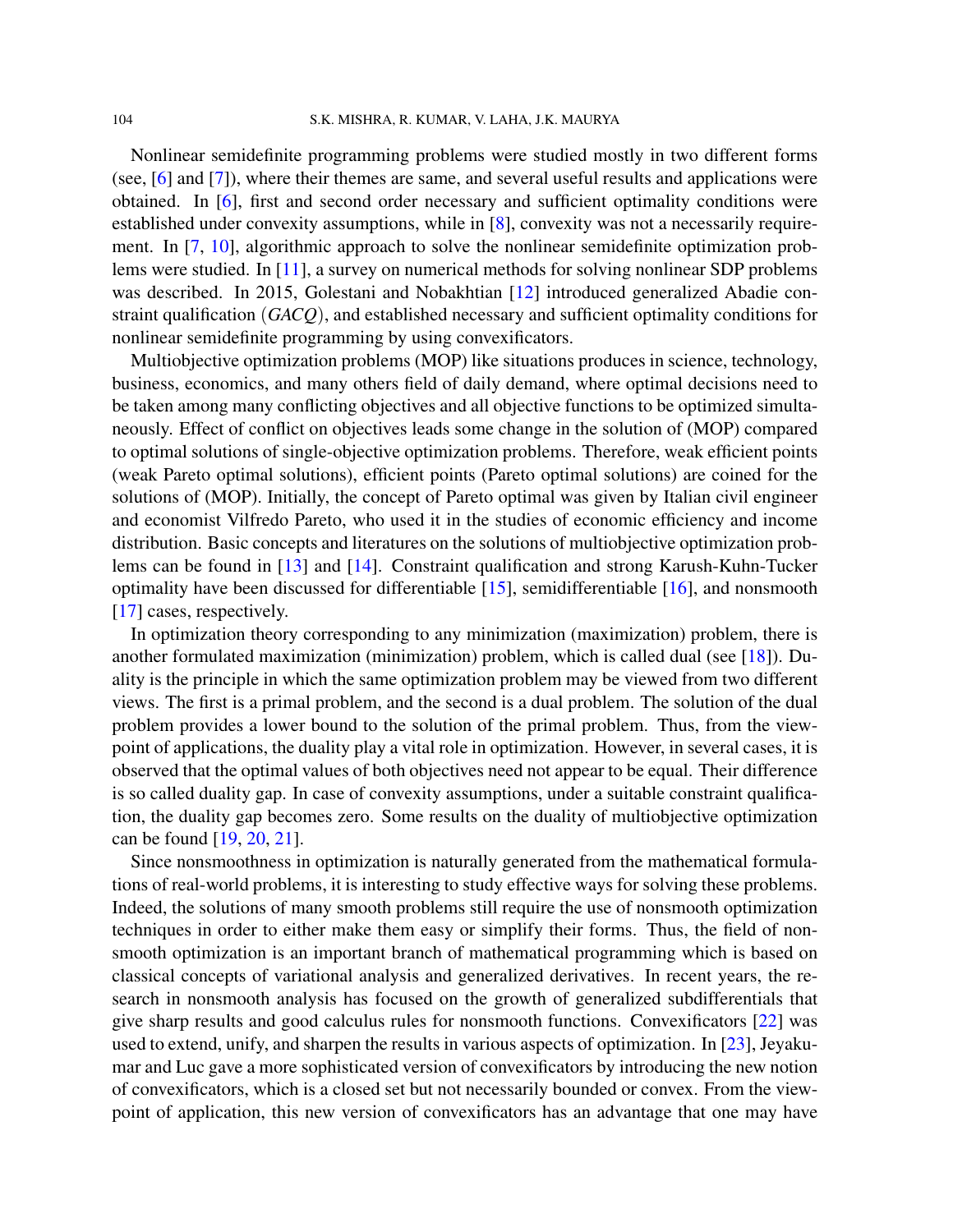convexificators consisting of only finitely many points. That is why we are using this new notion of convexificators in our study.

Motivated by the above results, in this paper, we propose some new constraint qualification to establish necessary and sufficient optimality conditions for nonsmooth nonlinear semidefinite multiobjective optimization problems. Moreover, we extend the dual model by using the notion of convexificators, and establish duality results. Organization of this paper is as follows. In Section [2,](#page-2-0) we recall some necessary preliminaries and fundamental results. In Section [3,](#page-4-0) we establish Fritz John necessary optimality conditions, and propose generalized Cottle and generalized Guignard type constraint qualifications to establish strong Karush-Kuhn-Tucker necessary optimality conditions. Further, sufficient optimality conditions are also established under generalized convexity. In Section [4,](#page-9-0) we formulate Wolfe [\[18\]](#page-15-1) and Mond-Weir [\[24\]](#page-15-7) type duality and establish fundamental duality results. Some examples are also given in this section. Section [5](#page-14-15) presents the conclusion of the paper as well as some possible views towards future work.

### 2. PRELIMINARIES

<span id="page-2-0"></span>This section recalls some necessary notations, definitions, and preliminaries, that will be used later. S<sup>*n*</sup> is denoted as the space of  $n \times n$  symmetric matrices. The notation  $X \succeq 0$  ( $X \succ 0$ ) means that *X* is a positive semidefinite matrix (positive definite matrix), and we denote by  $\mathbb{S}^n_+$  ( $\mathbb{S}^n_{++}$ ) the set of all positive semidefinite matrices (positive definite matrices). The inner product of the symmetric matrices  $A, B \in \mathbb{S}^n$  is denoted by  $\langle A, B \rangle$ , and defined by  $\langle A, B \rangle = tr(AB)$ , where  $tr(.)$ denotes the summation of the diagonal elements of a square matrix. The inner product of  $x =$  $(x_1,...,x_n)$ ,  $y = (y_1,...,y_n) \in \mathbb{R}^n$  is defined and denoted by  $x^T y = \sum_{i=1}^n x_i y_i$ . The norm associated with matrix inner product is called the Frobenius norm  $||A||_F = tr(AA)^{\frac{1}{2}} = (\sum_{i,j=1}^n a_{ij}^2)^{\frac{1}{2}}$ . The vector space  $\mathbb{S}^n$  with this norm is a Hilbert space, and  $\mathbb{S}^n_+$  is a closed convex cone in  $\mathbb{S}^n$ . The interior of the positive semidefinite matrices is the positive definite matrices. For more basics on matrices, we refer to [\[9,](#page-14-16) [25\]](#page-15-8). For  $y, z \in \mathbb{R}^n$ ,  $y \le z \iff y \le z$ ,  $y \ne z$ ,  $y \le z \iff y_i \le z_i$ , and  $y < z \iff y_i < z_i, i = 1, ..., n$ . Some sets are as follows

$$
S = \{X \in \mathbb{S}^n_+ : g_i(X) \le 0 \ (i \in I)\},
$$
  
\n
$$
I_f = \{1, ..., p\}, I_f^k = \{1, ..., p\} \setminus \{k\}, I(\bar{X}) = \{i : g_i(\bar{X}) = 0\},
$$
  
\n
$$
Q = \{X \in \mathbb{S}^n_+ : f_i(X) \le f_i(\bar{X}) \ (i \in I_f), g_i(X) \le 0 \ (i \in I)\},
$$
  
\n
$$
Q^k = \{X \in \mathbb{S}^n_+ : f_i(X) \le f_i(\bar{X}) \ (i \in I_f^k), g_i(X) \le 0 \ (i \in I)\}, \text{ where } \bar{X} \in S,
$$
  
\n
$$
\mathbb{R}^n_+ = \{x \in \mathbb{R}^n : x \ge 0\}, \mathbb{R}^n_{++} = \{x \in \mathbb{R}^n : x > 0\}.
$$

The motivation for the solution of (NSD-MOP), we refer to [\[14\]](#page-14-12).

**Definition 2.1.** A feasible point  $\bar{X}$  is said to be a weak efficient solution of (NSD-MOP) if there is no other  $X \in S$  such that  $f_i(X) < f_i(\bar{X})$ ,  $\forall i \in I_f$ .

**Definition 2.2.** A feasible point  $\bar{X}$  is said to be a local weak efficient solution of (NSD-MOP) if there exists a neighborhood  $N(\bar{X})$  of  $\bar{X}$  such that there is no other  $X \in S \cap N(\bar{X})$  such that  $f_i(X) < f_i(\bar{X}), \forall i \in I_f.$ 

Given a nonempty subset  $S$  of  $\mathbb{S}^n$ , the closure, the convex hull, and the convex cone (including the origin) generated by *S* are denoted by *clS*, *coS*, and *coneS*, respectively. The negative and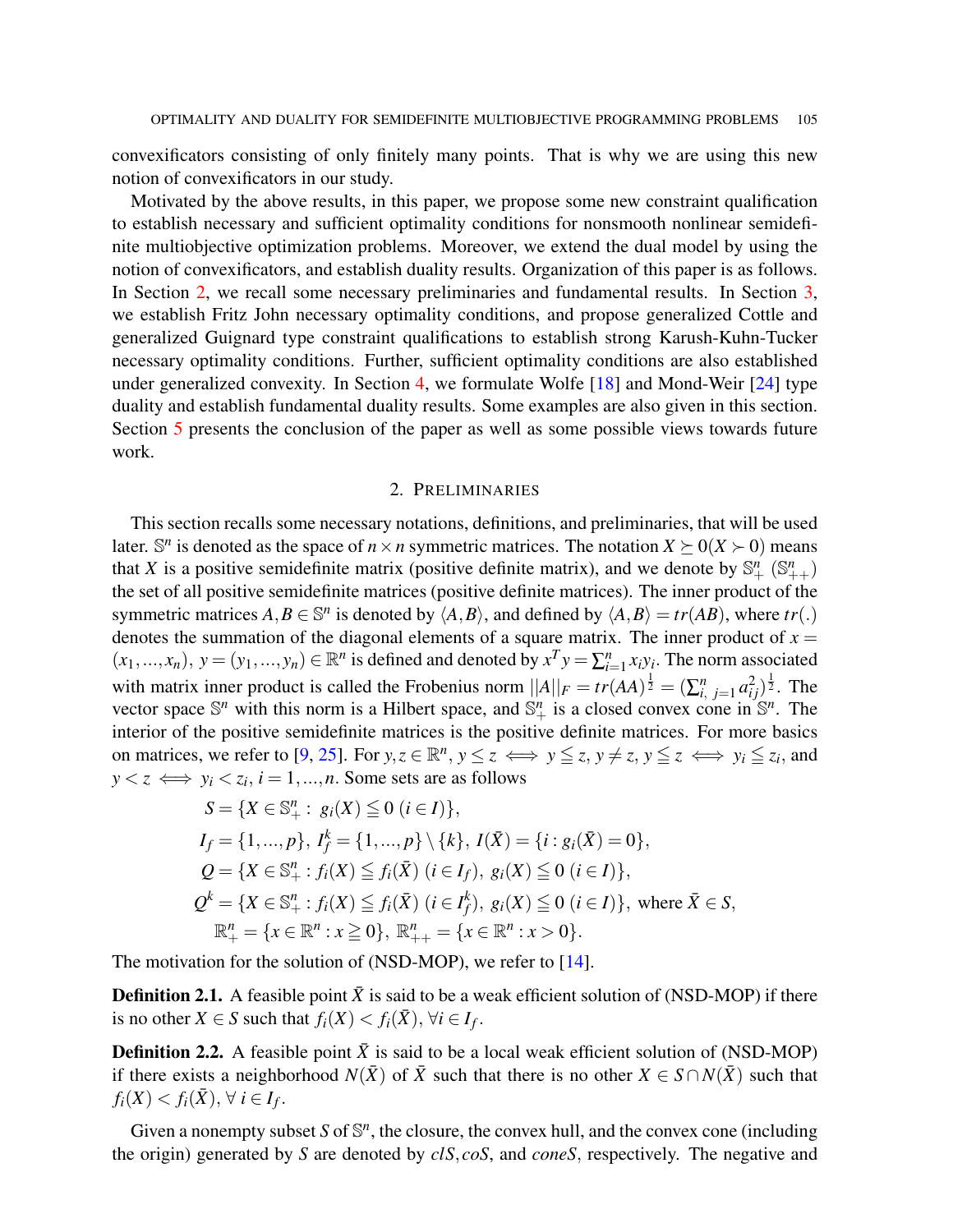the strictly negative polar cone of *S* are defined, respectively, by

$$
S^- := \{ V \in \mathbb{S}^n : \langle V, W \rangle \leq 0, \ \forall \ W \in S \}, \ S^s := \{ V \in \mathbb{S}^n : \langle V, W \rangle < 0, \ \forall \ W \in S \}.
$$

Contingent cone  $T(S, X)$  to *S* at point  $X \in \text{cl}S$  is defined by

 $T(S,X) := \{V \in \mathbb{S}^n : \exists t_n \downarrow 0, V_n \to V \text{ such that } X + t_n V_n \in S \,\forall n\}.$ 

The notion of semi-regular convexificators [\[23\]](#page-15-6) will be used. It is observed that for locally Lipschitz functions many generalized subdifferential like Clarke subdifferential [\[26\]](#page-15-9), Michel-Penot subdifferential [\[27\]](#page-15-10), Mordukhovich subdifferential [\[28\]](#page-15-11), and Treiman subdifferential [\[29\]](#page-15-12) are examples of upper semi-regular convexificators.

Let  $f : \mathbb{S}^n \to \mathbb{R} \cup \{+\infty\}$  be an extended real-valued function, and let  $X \in \mathbb{S}^n$  at which f is finite. The lower and upper Dini derivatives of *f* at *X* in the direction  $V \in \mathbb{S}^n$  are defined, respectively, by  $f^-(X;V) := \liminf_{t \downarrow 0} \frac{f(X+tV) - f(X)}{t}$  $f_t^{(t)}(X;V) := \limsup_{t \to 0} \frac{f(X+tV) - f(X)}{t}$  $\frac{f(-f(x))}{t}$ . Now, we recall the definition of upper and lower semi-regular convexificators from [\[22,](#page-15-5) [23\]](#page-15-6).

**Definition 2.3.** Let  $f : \mathbb{S}^n \to \mathbb{R} \cup \{+\infty\}$  be an extended real-valued function, and let  $X \in \mathbb{S}^n$  at which *f* is finite. The function *f* is said to admit an upper semi-regular convexificator  $\partial^* f(X) \subset$  $\mathbb{S}^n$  at *X* if  $\partial^* f(X)$  is closed and for each  $V \in \mathbb{S}^n$ ,  $f^{\pm}(X;V)$  ≤ sup<sub>ξ∈</sub> $\partial^* f(X)$   $\langle \xi, V \rangle$ . *f* is said to admit a lower semi-regular convexificator ∂<sup>∗</sup> *f*(*X*) ⊂ S *n* at *X* if ∂<sup>∗</sup> *f*(*X*) is closed and, for each  $V \in \mathbb{S}^n$ ,  $f^-(X;V) \ge \inf_{\xi \in \partial_* f(X)} \langle \xi, V \rangle$ .

**Definition 2.4.** Set  $\partial f(X)$  is said to be semi-regular convexificators if it satisfies both upper semi-regular convexificators and lower semi-regular convexificators.

**Definition 2.5.** Let  $f : \mathbb{S}^n \to \mathbb{R} \cup \{+\infty\}$  be an extended real-valued function. Suppose that  $X \in \mathbb{S}^n$ ,  $f(X)$  is finite and admits a convexificator  $\partial^* f(X)$  at *X*.  $-f$  is said to be  $\partial$ <sup>\*</sup> − convex at *X* if and only if, for all  $Y \in \mathbb{S}^n$ ,

$$
f(Y) - f(X) \ge \langle \xi, Y - X \rangle, \ \forall \ \xi \in \partial^* f(X).
$$

 $-f$  is said to be strictly  $\partial^*$  – convex at *X* if and only if, for all  $Y(\neq X) \in \mathbb{S}^n$ ,

$$
f(Y) - f(X) > \langle \xi, Y - X \rangle, \ \forall \ \xi \in \partial^* f(X).
$$

 $- f$  is said to be  $\partial^*$ -pseudoconvex at *X* if and only if, for all *Y* ∈ S<sup>*n*</sup>,

$$
f(Y) < f(X) \implies \langle \xi, Y - X \rangle < 0, \ \forall \ \xi \in \partial^* f(X).
$$

 $-f$  is said to be strictly  $\partial^*$ -pseudoconvex at *X* if and only if, for all *Y*( $\neq$  *X*) ∈  $\mathbb{S}^n$ ,

$$
\langle \xi, Y - X \rangle \ge 0 \implies f(Y) > f(X) \,\forall \,\xi \in \partial^* f(X).
$$

 $-f$  is said to be  $\partial^*$  –quasiconvex at *X* if and only if, for all *Y* ∈  $\mathbb{S}^n$ ,

$$
f(Y) \le f(X) \implies \langle \xi, Y - X \rangle \le 0, \ \forall \ \xi \in \partial^* f(X).
$$

Now, we recall generalized version of Farkas' lemma [\[30\]](#page-15-13), which plays a vital role in this paper.

<span id="page-3-0"></span>**Lemma 2.1.** *(Farkas' Lemma) Let*  $h : \mathbb{S}^n \to \mathbb{R}^m$  *be convex functions. Then the following system:* 

$$
\begin{cases} h(X) < 0, \\ X \in S_{++}^n. \end{cases}
$$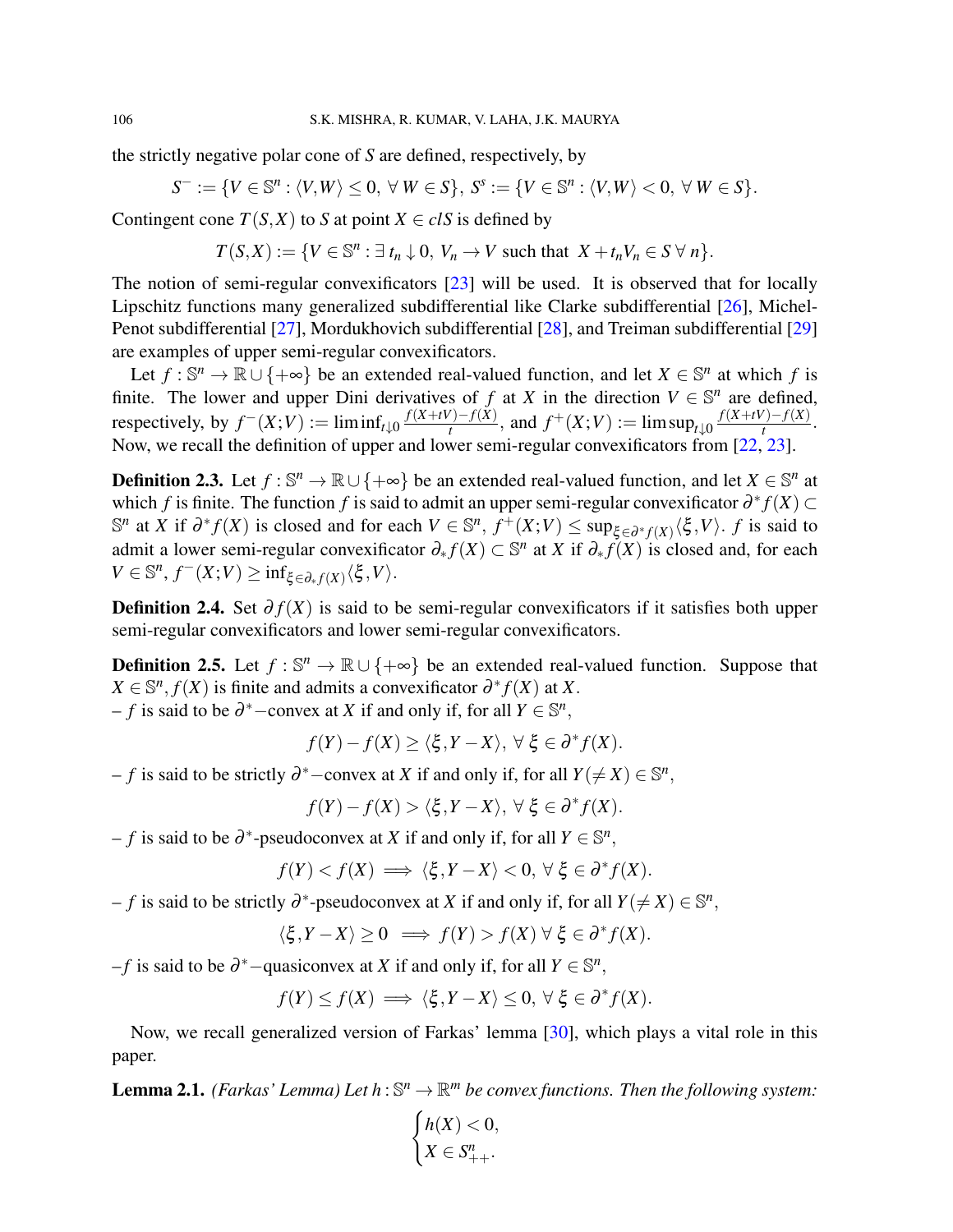has no solution if and only if there exists  $(\lambda, U) \in \mathbb{R}^m \times \mathbb{S}^n$  with  $\lambda \geqq 0, U \preceq 0$  and  $(\lambda, U) \neq (0, 0)$  $\mathit{such that } \ \lambda^T h(X) + \langle U, X \rangle \geqq 0, \ \forall X \in \mathbb{S}^n.$ 

#### 3. OPTIMALITY CONDITIONS

<span id="page-4-0"></span>Now, we present necessary and sufficient optimality conditions for a local weak efficient solution.

<span id="page-4-4"></span>**Theorem 3.1.** *(Fritz-John necessary optimality conditions) Let*  $\bar{X}$  *be a local weak efficient solution to (NSD-MOP). Assume that*  $f_i$  ( $i \in I_f$ )*,*  $g_i$  ( $i \in I(\bar{X})$ ) *admit bounded upper semi-regular convexificators, and each*  $g_i$  $(i \in I \setminus I(\bar{X}))$  *<i>is continuous. Then there exist*  $\bar{\lambda}_i \geq 0$   $(i \in I_f)$ ,  $\bar{\mu}_i \geq$  $0$   $(i \in I)$ *, and*  $\overline{U} \in \mathbb{S}^n_+$ *, not all zero, such that* 

<span id="page-4-3"></span>
$$
0 \in \sum_{i=1}^{p} \bar{\lambda}_i \cos^* f_i(\bar{X}) + \sum_{i=1}^{m} \bar{\mu}_i \partial^* g_i(\bar{X}) - \bar{U}
$$
  

$$
\langle \bar{X}, \bar{U} \rangle = 0, \ \bar{\mu}_i g_i(\bar{X}) = 0, \ \forall \ i \in I.
$$

*Proof.* We claim that

$$
\left( \left( \bigcup_{i \in I_f} \partial^* f_i(\bar{X}) \right)^s + \bar{X} \right) \bigcap \left( \left( \bigcup_{i \in I(\bar{X})} \partial^* g_i(\bar{X}) \right)^s + \bar{X} \right) \bigcap S^n_{++} = \emptyset. \tag{3.1}
$$

On the contrary, we suppose that

$$
X \in \left( \left( \bigcup_{i \in I_f} \partial^* f_i(\bar{X}) \right)^s + \bar{X} \right) \bigcap \left( \left( \bigcup_{i \in I(\bar{X})} \partial^* g_i(\bar{X}) \right)^s + \bar{X} \right) \bigcap S^n_{++}.
$$

Since  $f_i$  and  $g_i$ ,  $i \in I(\bar{X})$  admit bounded upper semi-regular convexificators, we deduce that  $f_i^+$ *i*<sup>+</sup> ( $\bar{X}$ ,  $X - \bar{X}$ ) < 0, ∀*i* ∈ *I*<sub>*f*</sub>, and  $g_i^+$  $i^+_{i}(\bar{X}, X - \bar{X}) < 0, i \in I(\bar{X})$ . Hence, there exists  $\delta > 0$  such that

$$
f_i(\bar{X} + t(X - \bar{X})) < f_i(\bar{X}), \ i \in I_f, \ g_i(\bar{X} + t(X - \bar{X})) < 0, \ i \in I(\bar{X}), \forall \ t \in (0, \delta). \tag{3.2}
$$

By the continuity of  $g_i$ ,  $i \notin I(\bar{X})$ , there exists  $\delta > 0$  such that

$$
g_i(\bar{X} + t(X - \bar{X})) < 0, \ i \notin I(\bar{X}), \ \forall \ t \in (0, \delta). \tag{3.3}
$$

From [\(3.2\)](#page-4-1), [\(3.3\)](#page-4-2), and the convexity of  $S^n_+$ , we obtain a contradiction with the local weak efficient point of  $\bar{X}$ . Now, we define  $\varphi_i(X) = \sup_{\xi_i \in \partial^* f_i(\bar{X})} \langle \xi_i, X - \bar{X} \rangle$ ,  $\forall i \in I_f$ , and  $\psi_i(X) =$  $sup_{\eta_i \in \partial^* g_i(\bar{X})} \langle \eta_i, X - \bar{X} \rangle$ ,  $\forall i \in I(\bar{X})$ . It is easy to see that  $\varphi_i$  and  $\psi_i$  are convex functions. From [\(3.1\)](#page-4-3), it follows that the following system has no solution

<span id="page-4-2"></span><span id="page-4-1"></span>
$$
W = \begin{cases} \varphi_i(X) < 0 & \text{if } i \in I_f, \\ \psi_i(X) < 0 & \text{if } i \in I(\bar{X}), \\ S^n_{++} .\end{cases}
$$

Therefore, by the Farkas' Lemma [2.1,](#page-3-0) there exist  $\bar{\lambda}_i \geq 0$  ( $i \in I_f$ ),  $\bar{\mu}_i \geq 0$  ( $i \in I(\bar{X})$ ), and  $\overline{U} \in S_{+}^{n}$ , not all zero, such that  $\sum_{i \in I_{f}} \overline{\lambda}_{i} \varphi_{i}(X) + \sum_{i \in I(\overline{X})} \overline{\mu}_{i} \psi_{i}(X) - \langle \overline{U}, X \rangle \geq 0, \forall X \in \mathbb{S}^{n}$ . This implies  $\langle \bar{U}, \bar{X} \rangle \leq 0$ . On the other hand,  $\bar{U}$  and  $\bar{X}$  are two elements in  $\mathbb{S}^n_+$ . Hence  $\langle \bar{U}, \bar{X} \rangle =$ 0. Consequently,  $\omega(X) = \sum_{i \in I_f} \bar{\lambda}_i \varphi_i(X) + \sum_{i \in I(\bar{X})} \bar{\mu}_i \psi_i(X) - \langle \bar{U}, X \rangle$ , which is a convex function and  $\omega(\bar{X}) = 0$ . Hence  $0 \in \partial \omega(\bar{X})$ , where  $\partial$  is the symbol of the subdifferential in the sense of convex analysis. Thus  $0 \in \sum_{i \in I_f} \bar{\lambda}_i \partial \varphi_i(\bar{X}) + \sum_{i \in I(\bar{X})} \bar{\mu}_i \partial \psi_i(\bar{X}) - \bar{U}$ . This shows that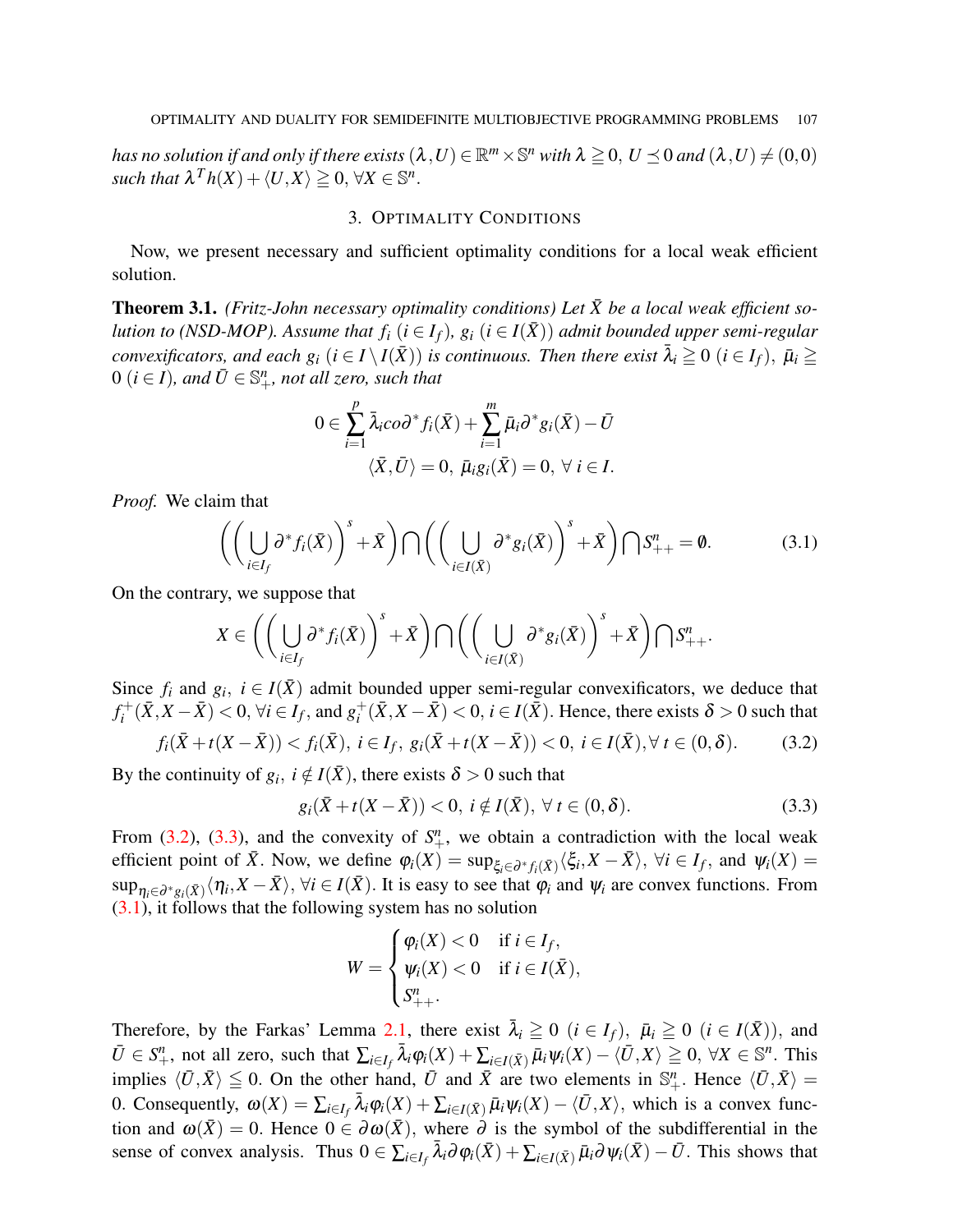$0 \in \sum_{i=1}^{p}$  ${}_{i=1}^p \bar{\lambda}_i$ *co*∂<sup>\*</sup> $f_i(\bar{X}) + \sum_{i=1}^m \bar{\mu}_i$ *co*∂<sup>\*</sup> $g_i(\bar{X}) - \bar{U}$ . Setting  $\bar{\mu}_i = 0$  for  $i \notin I(\bar{X})$ , we conclude the desired results immediately.

**Definition 3.1.** We say that the generalized Cottle constraint qualification (GCCQ) is satisfied at  $\bar{X}$  if

$$
\bigg(\bigcup_{i\in I_f^k} co\partial^* f_i(\bar{X})\bigg)^s\bigcap \bigg(\bigcup_{i\in I(\bar{X})} co\partial^* g_i(\bar{X})\bigg)^s\bigcap S^n_+\neq\emptyset,\ \forall\ k\in I_f.
$$

<span id="page-5-0"></span>**Theorem 3.2.** Let  $\bar{X}$  be a local weak efficient solution to (NSD – MOP). Suppose that  $f_i$  and  $g_i$  ( $i \in I(\bar{X})$ ) *admits bounded upper semi-regular convexificator at*  $\bar{X}$ . *If (GCCQ) holds at*  $\bar{X}$ , *then there exists*  $\bar{\lambda} > 0$ ,  $\bar{\mu}_i \geq 0$   $(i \in I)$  *and*  $\bar{U} \in \mathbb{S}^n_+$  *such that* 

$$
0 \in \sum_{i=1}^{p} \bar{\lambda}_i \cos^* f(\bar{X}) + \sum_{i=1}^{m} \bar{\mu}_i \cos^* g_i(\bar{X}) - \bar{U}
$$
  

$$
\langle \bar{X}, \bar{U} \rangle = 0, \ \bar{\mu}_i g_i(\bar{X}) = 0, \ \forall \ i \in I.
$$

*Proof.* Since  $\bar{X}$  is a local weak efficient solution, it follows from Theorem [3.1](#page-4-4) that there exist  $\bar{\lambda}_i \geq 0$   $(i \in I_f)$ ,  $\bar{\mu}_i \geq 0$   $(i \in I)$  and  $\bar{U} \in \mathbb{S}^n_+$  such that

$$
0 \in \sum_{i=1}^{p} \bar{\lambda}_{i} co \partial^* f(\bar{X}) + \sum_{i=1}^{m} \bar{\mu}_{i} co \partial^* g_i(\bar{X}) - \bar{U}
$$
  

$$
\langle \bar{X}, \bar{U} \rangle = 0, \ \bar{\mu}_{i} g_i(\bar{X}) = 0, \ \forall \ i \in I.
$$

Without loss of generality, we may assume that  $\lambda_1 = 0$ . Then, there exist  $\xi_i \in \alpha \partial f_i(\bar{X})$  (*i* ∈ *I*<sup>1</sup><sub>*f*</sub>),  $\eta_i \in co \partial g_i(\bar{X})$  (*i* ∈ *I*( $\bar{X}$ )) such that  $0 = \sum_{i \in I_f^1} \bar{\lambda}_i \xi_i + \sum_{i=1}^m \bar{\lambda}_i \xi_i$  $\sum_{i=1}$  $\bar{\mu}_i \eta_i - \bar{U}$ . By (GCCQ), there exists  $X \in \mathbb{S}^n_+$  such that  $0 > \sum_{i \in I_f^1} \bar{\lambda}_i \langle \xi_i, X \rangle + \sum_{i=1}^m \bar{\mu}_i \langle \eta_i, X \rangle - \langle \bar{U}, X \rangle = \langle \sum_{i \in I_f^1} \bar{\lambda}_i \xi_i + \sum_{i=1}^m \bar{\mu}_i \eta_i \langle \bar{U}, X \rangle = 0$ , which is a contradiction. Thus,  $\lambda_1 > 0$ . By the continuation of the above process for each  $k \in I_f$ , we conclude the desired result.

Definition 3.2. We say that the generalized Guignard constraint qualification (GGCQ) holds at  $\bar{X}$  if

$$
D = \text{cone } \text{co} \left( \bigcup_{i \in I(\bar{X})} \text{co} \partial^* g_i(\bar{X}) \right) - \mathbb{S}^n_+ \text{ is closed set and}
$$

$$
\left( \bigcup_{i \in I_f} \text{co} \partial^* f_i(\bar{X}) \right)^{-} \bigcap \left( \bigcup_{i \in I(\bar{X})} \text{co} \partial^* g_i(\bar{X}) \right)^{-} \bigcap \mathbb{S}^n_+ \subset \bigcap_{i=1}^p \text{co} \bigcap (\mathcal{Q}^i, \bar{X}).
$$

**Lemma 3.1.** Let  $\bar{X}$  be any feasible solution to problem (NSD-MOP). Suppose that  $f_i$   $(i \in I_f)$ *and*  $g_i$  ( $i \in I(\bar{X})$ ) *admit bounded upper semi-regular convexificators, and each*  $g_i$  ( $i \in I \setminus \{I(\bar{X})\}$ ) *is a continuous function. If D is closed and (GCCQ) holds at*  $\bar{X}$ , *then (GGCQ) holds at*  $\bar{X}$ .

*Proof.* Without loss of generality, we assume that *X* satisfies (GCCQ) for  $k = 1$ .

$$
X\in \bigg(\bigcup_{i\in I^1_f}co\partial^*f_i(\bar{X})\bigg)^{-}\bigcap \bigg(\bigcup_{i\in I(\bar{X})}co\partial^*g_i(\bar{X})\bigg)^{-}\bigcap S^n_+\neq\emptyset,
$$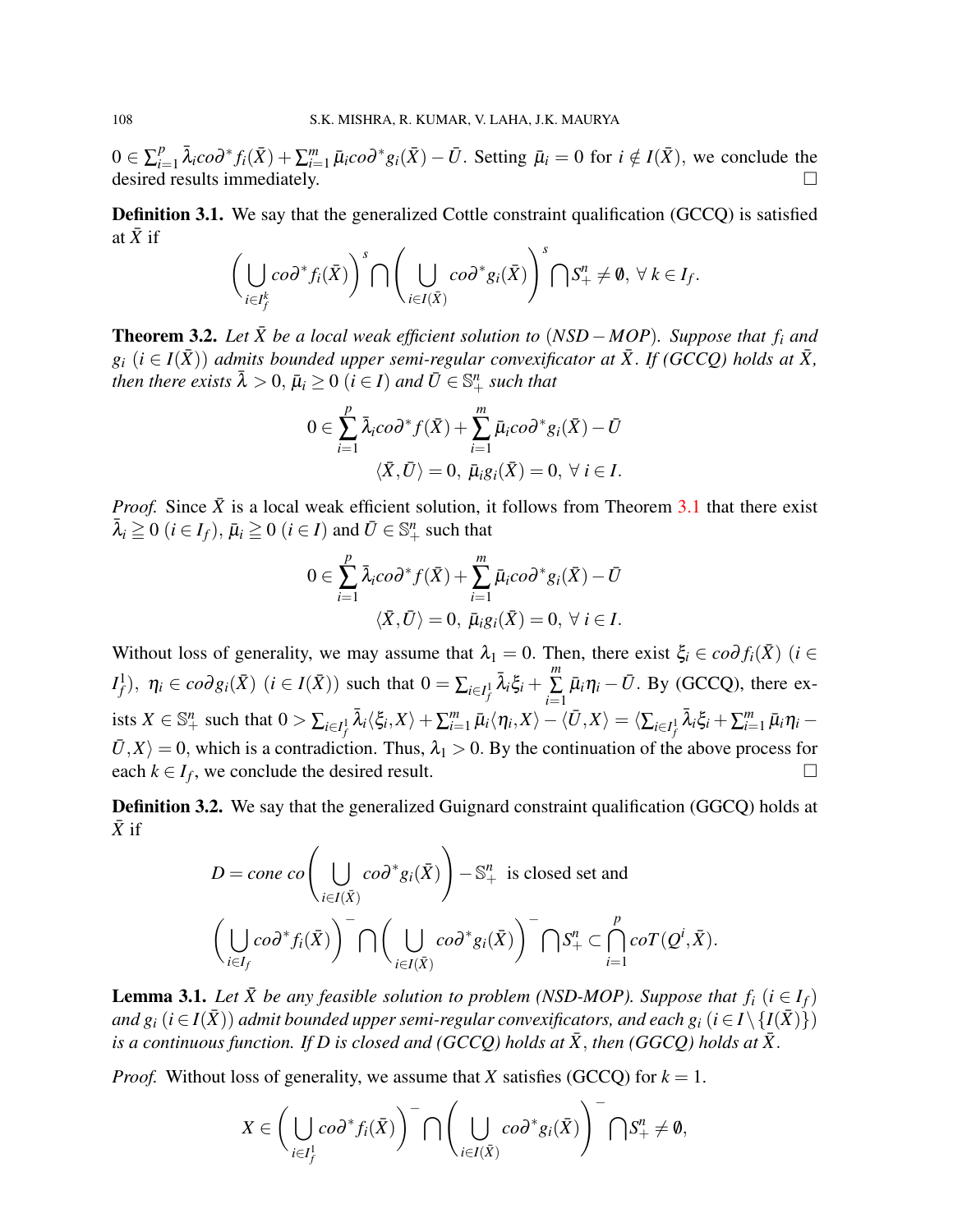Since all  $f_i$  ( $i \in I_f$ ) and  $g_i$  ( $i \in I(\bar{X})$ ), admit bounded upper semi-regular convexificators, we have  $f_i^+$ *i*<sup>+</sup>( $\bar{X}$ ; *X*) < 0,  $\forall i$  ∈  $I_f^1$  and  $g_i^+$  $i^+_{i}(\bar{X};X) < 0, \forall i \in I(\bar{X})$ . Since  $\mathbb{S}^n_+$  is a convex cone, there exists  $\delta > 0$  such that

$$
f_i(\bar{X} + tX) < f_i(\bar{X}) \ (i \in I_f^1), \ g_i(\bar{X} + tX) < 0, \forall \ i \in I(\bar{X}), \ \bar{X} + tX \in \mathbb{S}_+^n, \ \forall \ t \in (0, \delta).
$$

On the other hand, each  $g_i$ ,  $(i \in I \setminus I(\bar{X}))$  is a continuous function. Therefore, there exists  $\delta > 0$ such that  $g_i(\bar{X} + tX) < 0$ ,  $\forall i \in I$ , and  $\bar{X} + tX \in \mathbb{S}_{+}^n$ ,  $t \in (0, \delta)$ . Thus,  $X \in T(Q^1, \bar{X})$ . Therefore,

$$
A = \left(\bigcup_{i \in I_f} \cos^* f_i(\bar{X})\right)^{-} \bigcap \left(\bigcup_{i \in I(\bar{X})} \cos^* g_i(\bar{X})\right)^{-} \bigcap \mathbb{S}^n_+
$$
  
\n
$$
= cl\left(\left(\bigcup_{i \in I_f} \cos^* f_i(\bar{X})\right)^s \bigcap \left(\bigcup_{i \in I(\bar{X})} \cos^* g_i(\bar{X})\right)^s \bigcap \mathbb{S}^n_{++}\right)
$$
  
\n
$$
\subset cl\left(\left(\bigcup_{i \in I_f^1} \cos^* f_i(\bar{X})\right)^s \bigcap \left(\bigcup_{i \in I(\bar{X})} \cos^* g_i(\bar{X})\right)^s \bigcap \mathbb{S}^n_{++}\right)
$$
  
\n
$$
\subset clcoT(Q^1, \bar{X}) = coT(Q^1, \bar{X}).
$$

Similarly, it can be proved that  $A \subset coT(Q^i, \bar{X})$ ,  $\forall i \in I_f$ . Therefore

$$
\left(\bigcup_{i\in I_f} co\partial^* f_i(\bar X)\right)^{-}\bigcap \left(\bigcup_{i\in I(\bar X)} co\partial^* g_i(\bar X)\right)^{-}\bigcap \mathbb{S}^n_+ \subset \bigcap_{i=1}^p coT(Q^i,\bar X).
$$

In what follows, by applying the generalized Guignard constraint qualification, we derive the Karush-Kuhn-Tucker type necessary optimality conditions for (NSD-MOP).

<span id="page-6-1"></span>**Theorem 3.3.** Let  $\bar{X}$  be a local weak efficient solution of  $(NSD - MOP)$ . Suppose that  $f_i$  $i$  *and*  $g_i$  *admit bounded upper semi-regular convexificator*  $\partial^* f_i(\bar{X})$  $(i \in I_f), \ \partial^* g_i(\bar{X})$  $(i \in I(\bar{X})),$ *respectively at*  $\bar{X}$ *. If (GGCQ) holds at*  $\bar{X}$ *, then there exists*  $\bar{\lambda}_i > 0$  ( $i \in I_f$ ),  $\bar{\mu}_i \ge 0$  ( $i \in I$ ) and  $\bar{U} \in \mathbb{S}^n_+$  *such that*  $0 \in$ *p*  $\sum_{i=1}$  $\lambda_i co\partial^* f_i(\bar{X}) + \sum_{i=1}^m \bar{\mu}_i co\partial^* g_i(\bar{X}) - \bar{U}, \langle \bar{X}, \bar{U} \rangle = 0, \bar{\mu}_i g_i(\bar{X}) = 0, \forall i \in I.$ 

*Proof.* It is sufficient to show that

<span id="page-6-0"></span>
$$
0 \in \sum_{i=1}^{p} \lambda_i \cos^* f_i(\bar{X}) + D, \ \lambda > 0. \tag{3.4}
$$

On the contrary, we assume that  $0 \notin \sum_{i=1}^{p}$  $P_{i=1}^p \lambda_i co \partial^* f_i(\bar{X}) + D, \ \lambda > 0$ . Since  $f_i$  (*i* ∈ *I<sub>f</sub>*) admits an upper semi-regular convexificator, we have that the right side in  $(3.4)$  is a closed convex set in  $\mathbb{S}^n$ . By the classical separation theorem, there exists  $X \in \mathbb{S}^n$  such that  $\langle \tau, X \rangle < 0$ ,  $\forall \tau \in$  $\sum_{i=1}^{p}$  $\sum_{i=1}^p \lambda_i \cos^* f_i(\bar{X}) + D, \lambda > 0$ . Consequently,  $\langle \xi_i, X \rangle < 0, \forall \xi_i \in \cos^* f_i(\bar{X})$   $(i \in I_f), \langle \eta_i, X \rangle \leq 0$ ,  $\forall \overline{\eta_i} \in co\partial^* g_i(\overline{X}) \ (i \in I(\overline{X})),$  and  $-\langle \overline{U}, X \rangle \leq 0, \forall \overline{U} \in \mathbb{S}^n_+$ . It follows from the inequalities above and (GGCQ) that

$$
X\in \bigg(\bigcup_{i\in I_f}co\partial^*f_i(\bar{X})\bigg)^-\bigcap \bigg(\bigcup_{i\in I(\bar{X})}co\partial^*g_i(\bar{X})\bigg)^-\bigcap \mathbb{S}^n_+\subset \bigcap_{i=1}^p cl\;coT\big(\mathcal{Q}^i,\bar{X}\big).
$$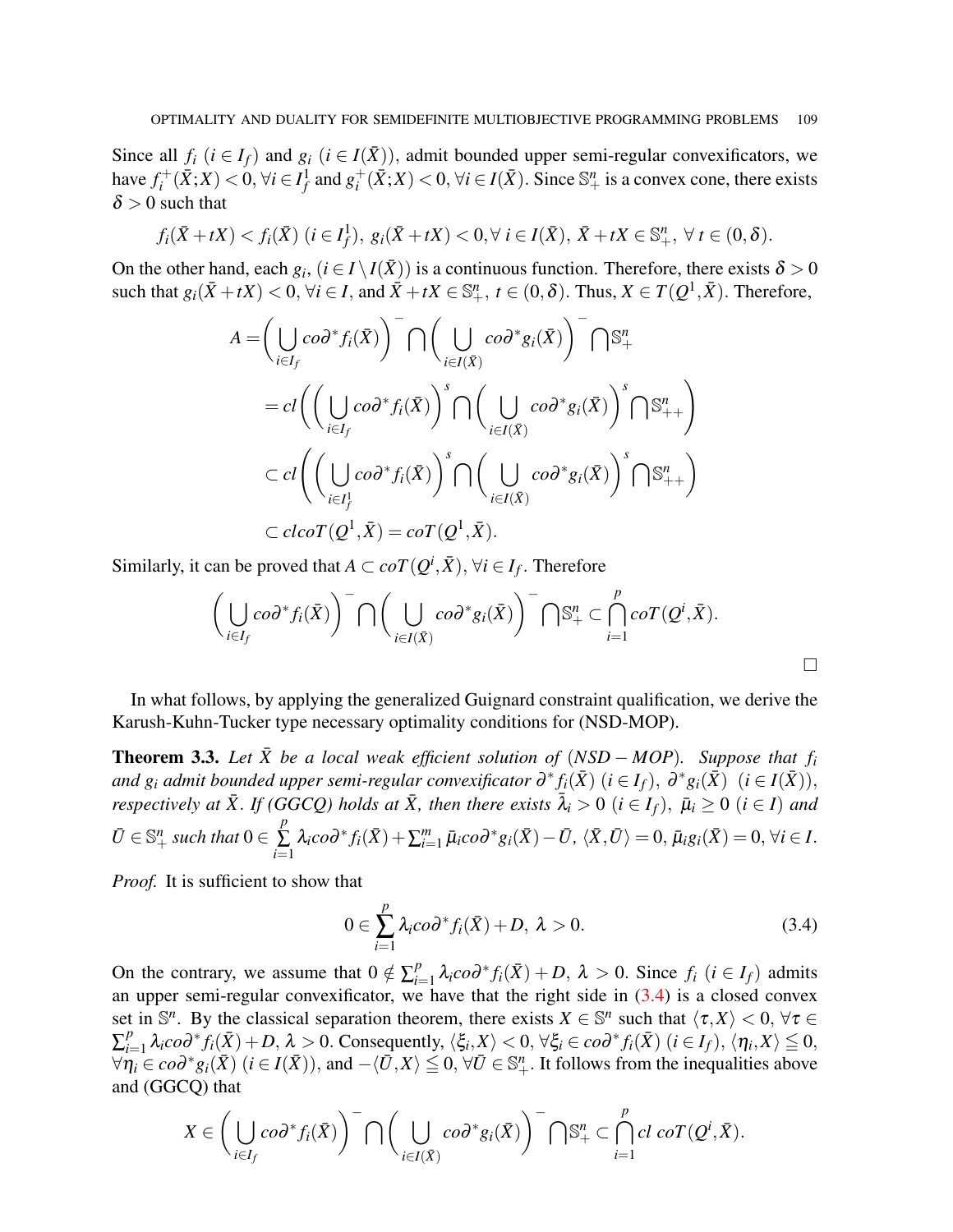Thus,  $X \in \bigcap_{i=1}^p coT(Q^i, \bar{X})$ , which implies that there exist  $t_n \downarrow 0$  such that  $\bar{X} + t_n X \in S$ . It follows that  $f_i(\bar{X}+tX) < f_i(\bar{X})$ ,  $\forall i \in I_f$ . Thus, we obtain the contradiction that the feasible point  $\bar{X}$  is a local weak efficient solution to (NSD-MOP).

Example 3.1. Consider following optimization problem

min 
$$
(f_1(X), f_2(X))
$$
, subject to  $g(X) = -2x_2 \le 0$ ,  $X = \begin{bmatrix} x_1 & x_2 \ x_2 & x_3 \end{bmatrix} \in \mathbb{S}^2_+$ ,  
where  $f_1(X) = |x_1 - 1|$ ,  $f_2(X) = |x_3|$ .

Feasible set  $S =$  $\int [x_1 \ x_2$ *x*<sup>2</sup> *x*<sup>3</sup>  $\Big] \in \mathbb{S}^2_+ : x_1 \geqq 0, x_2 \geqq 0, x_3 \geqq 0$  $\mathcal{L}$ .  $\bar{X} = \begin{bmatrix} 1 & 0 \\ 0 & 0 \end{bmatrix}$  is a weak effi-

cient solution to the problem. Now, we can find the upper semi-regular convexificator of each functions at point  $\bar{X}$  easily as follows:

$$
\partial^* f_1(\bar{X}) = \left\{ \begin{bmatrix} -1 & 0 \\ 0 & 0 \end{bmatrix}, \begin{bmatrix} 1 & 0 \\ 0 & 0 \end{bmatrix} \right\}, \ \partial^* f_2(\bar{X}) = \left\{ \begin{bmatrix} 0 & 0 \\ 0 & -1 \end{bmatrix}, \begin{bmatrix} 0 & 0 \\ 0 & 1 \end{bmatrix} \right\}, \ \partial^* g(\bar{X}) = \left\{ \begin{bmatrix} 0 & -1 \\ -1 & 0 \end{bmatrix} \right\}.
$$

$$
Q^1 = \left\{ \begin{bmatrix} x_1 & x_2 \\ x_2 & 0 \end{bmatrix} \in \mathbb{S}_+^2 : x_1 \ge 0, \ x_2 \ge 0 \right\}, \ Q^2 = \left\{ \begin{bmatrix} 1 & x_2 \\ x_2 & x_3 \end{bmatrix} \in \mathbb{S}_+^2 : x_2 \ge 0, \ x_3 \ge 0 \right\}.
$$

So, we conclude that

$$
\begin{bmatrix} 0 & 0 \\ 0 & 0 \end{bmatrix} \in \bigcap_{i=1}^{2} coT(Q^i, \bar{X}) \text{ and } \bigcup_{i=1}^{2} co\partial^* f_i(\bar{X}) = \left\{ \begin{bmatrix} t & 0 \\ 0 & 0 \end{bmatrix}, \begin{bmatrix} 0 & 0 \\ 0 & s \end{bmatrix} : t, s \in [-1, 1] \right\}.
$$

It follows that

$$
\left(\bigcup_{i=1}^{2} \cos^{*} f_{i}(\bar{X})\right)^{-} = \left\{\begin{bmatrix} x_{1} & x_{2} \\ x_{2} & x_{3} \end{bmatrix} : x_{1} = 0, x_{2} = 0, x_{3} = 0\right\}.
$$

Since,

$$
co\partial^* g(\bar{X}) = \left\{ \begin{bmatrix} 0 & -1 \\ -1 & 0 \end{bmatrix} \right\}, \text{ then } \left( co\partial^* g(\bar{X}) \right)^{-} = \left\{ \begin{bmatrix} x_1 & x_2 \\ x_2 & x_3 \end{bmatrix} : x_i \geq 0 \ \forall i \right\},\
$$

we have

$$
\left(\bigcup_{i=1}^{2} \cos^* f_i(\bar{X})\right)^{-} \bigcap \left(\cos^* g(\bar{X})\right)^{-} \bigcap \mathbb{S}_+^2 = \left\{ \begin{bmatrix} 0 & 0 \\ 0 & 0 \end{bmatrix} \right\} \subset \bigcap_{i=1}^{2} \cot^2(Q^i, \bar{X}).
$$

Obviously,  $D = cone \, cod^*g(\bar{X}) - \mathbb{S}^2_+$  is closed set. Hence (GGCQ) satisfied at  $\bar{X}$ . Now, for  $\lambda_1=1,~\lambda_2=1,~\mu=0,~\bar{U}=\begin{bmatrix} 0 & 0 \ 0 & 1 \end{bmatrix},~\xi_1=0$  $\begin{bmatrix} 0 & 0 \\ 0 & 0 \end{bmatrix} \in co\partial^* f_1(\bar{X}), \; \xi_2 = \begin{bmatrix} 0 & 0 \\ 0 & 1 \end{bmatrix} \in co\partial^* f_2(\bar{X}),$ and  $\eta =$  $\begin{bmatrix} 0 & -1 \\ -1 & 0 \end{bmatrix} \in co\partial^* g(\bar{X}),$  we have  $0 = \lambda_1 \xi_1 + \lambda_2 \xi_2 + \mu \eta - \bar{U} = 1 \begin{bmatrix} 0 & 0 \ 0 & 0 \end{bmatrix} + 1$  $\begin{bmatrix} 0 & 0 \\ 0 & 1 \end{bmatrix} + 0$  $\begin{bmatrix} 0 & -1 \\ -1 & 0 \end{bmatrix}$  $\begin{bmatrix} 0 & 0 \\ 0 & 1 \end{bmatrix}$ 

 $\epsilon \in \lambda_1$ *co* $\partial^* f_1(\bar{X}) + \lambda_2$ *co* $\partial^* f_2(\bar{X}) + \mu$ *co* $\partial^* g(\bar{X}) - \bar{U}$ ,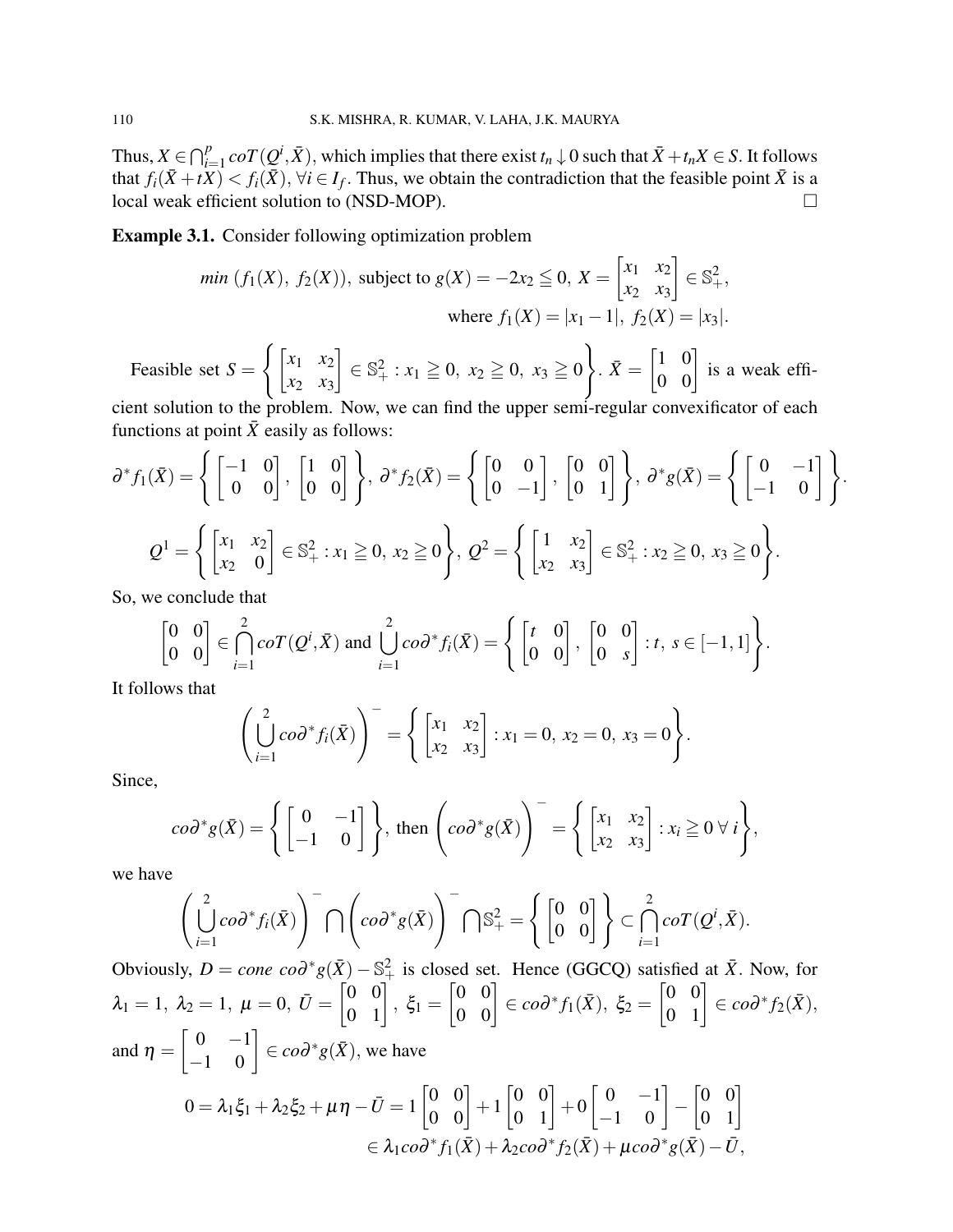and  $\langle \bar{X}, \bar{U} \rangle = Tr \begin{pmatrix} 1 & 0 \\ 0 & 0 \end{pmatrix} \begin{bmatrix} 0 & 0 \\ 0 & 1 \end{bmatrix} = 0$ . Hence, KKT conditions are satisfied at weak efficient

point  $\bar{X}$ .

Corollary 3.1. Let  $\bar{X}$  be a local weak efficient solution to (*NSD*−*MOP*). Suppose that  $f_i$  admits  $a$  bounded upper semi-regular convexificator  $\partial^* f_i(\bar{X})$   $(i \in I_f)$  at  $\bar{X}$ . If (GGCQ) holds at  $\bar{X}$ , then *<i>here exists*  $\bar{\lambda}_i > 0$   $(i \in I_f)$ ,  $\bar{\mu}_i \geq 0$   $(i \in I)$ *, and*  $\bar{U} \in \mathbb{S}^n_+$  *such that* 

$$
0 \in \sum_{i=1}^{p} \bar{\lambda}_i \cos^* f_i(\bar{X}) + \sum_{i=1}^{m} \bar{\mu}_i \cos^* g_i(\bar{X}) - \bar{U},
$$
  

$$
\sum_{i=1}^{p} \bar{\lambda}_i = 1, \langle \bar{X}, \bar{U} \rangle = 0, \ \bar{\mu}_i g_i(\bar{X}) = 0, \ \forall \ i \in I.
$$

*Proof.* Since all the conditions of Theorem [3.3](#page-6-1) are satisfied for some  $\lambda > 0$  and  $\mu \ge 0$ , and

$$
0 \in \sum_{i=1}^{p} \lambda_i \cos^* f_i(\bar{X}) + \sum_{i=1}^{m} \mu_i \cos^* g_i(\bar{X}) - U
$$
  

$$
\lambda_i > 0, \langle \bar{X}, U \rangle = 0, \mu_i g_i(\bar{X}) = 0, \forall i \in I.
$$
 (3.5)

Now, dividing [\(3.5\)](#page-8-0) by *p*  $\sum_{i=1}$  $\lambda_i$  and taking

<span id="page-8-0"></span>
$$
\bar{\lambda}_i = \frac{\lambda_i}{\sum\limits_{i=1}^p \lambda_i}, \ \bar{\mu}_i = \frac{\mu_i}{\sum\limits_{i=1}^p \lambda_i}, \ \bar{U} = \frac{U}{\sum\limits_{i=1}^p \lambda_i},
$$

and  $\bar{\lambda}_i > 0$ ,  $\langle \bar{X}, \bar{U} \rangle = 0$  and  $\bar{\mu}_i g_i(\bar{X}) = 0$ ,  $\forall i \in I$ . Hence, we obtain the desired result.

**Theorem 3.4.** *(Sufficient Karush-Kuhn-Tucker optimality conditions) Let*  $f_i$  *(* $i \in I_f$ *),*  $g_i$  *(* $i \in I$ *)*  $a$ dmit bounded upper semi-regular convexificators at  $\bar{X}.$  Suppose that  $(\bar{X},\bar{\lambda},\bar{\mu},$   $\bar{U})$  satisfy the *KKT optimality conditions. If*  $f_i$  *(* $i \in I_f$ *),*  $g_i$  *(* $i \in I$ *) <i>are*  $\partial^*$ -convex, then  $\overline{X}$  is a weak efficient *solution to the (NSD-MOP).*

*Proof.* Suppose that  $\bar{X}$  is not a weak efficient solution to (NSD-MOP). Then there exists a feasible point *Y* such that  $f_i(Y) < f_i(\bar{X})$ ,  $\forall i \in I_f$ . On the other hand,  $(\bar{X}, \bar{\lambda}, \bar{\mu}, \bar{U})$  satisfies the KKT conditions. Thus, there exist  $\xi_i \in \text{cod} f_i(\overline{X})$  ( $i \in I_f$ ),  $\eta_i \in \text{cod} g_i(\overline{X})$  ( $i \in I(\overline{X})$ ) such that

<span id="page-8-1"></span>
$$
\sum_{i \in I_f} \lambda_i \xi_i + \sum_{i \in I(\bar{X})} \mu_i \eta_i - \bar{U} = 0.
$$
\n(3.6)

By the ∂-convexity of functions, we obtain  $0 > \bar{\lambda}_i f_i(Y) - \bar{\lambda}_i f_i(\bar{X}) \geq \langle \bar{\lambda}_i \xi_i, Y - \bar{X} \rangle$ ,  $\forall i \in I_f$ ,  $0 \geq$  $\overline{\mu}_i g_i(Y) - \overline{\mu}_i g_i(\overline{X}) \geq \langle \overline{\mu}_i \eta_i, Y - \overline{X} \rangle, \ \forall i \in I, \text{ and } 0 \geq -\langle \overline{U}, Y \rangle + \langle \overline{U}, \overline{X} \rangle \geq -\langle \overline{U}, Y - \overline{X} \rangle.$  From above relations, we reach a contradictions of  $(3.6)$ . This completes the proof.

**Theorem 3.5.** *(Sufficient Karush-Kuhn-Tucker optimality conditions) Let*  $f_i$  *(* $i \in I_f$ *) and*  $g_i$  *(* $i \in I_f$ *) I*), admit bounded upper semi-regular convexificators at  $\bar{X}$ . Suppose that  $(\bar{X}, \lambda, \mu, U)$  satisfies *the KKT optimality conditions. If*  $f_i$  *(* $i \in I_f$ *), are*  $\partial^*$ *-pseudoconvex and*  $g_i$  *(* $i \in I$ *), are*  $\partial^*$ *quasiconvex, then*  $\bar{X}$  *is a weak efficient solution to (NSD-MOP).*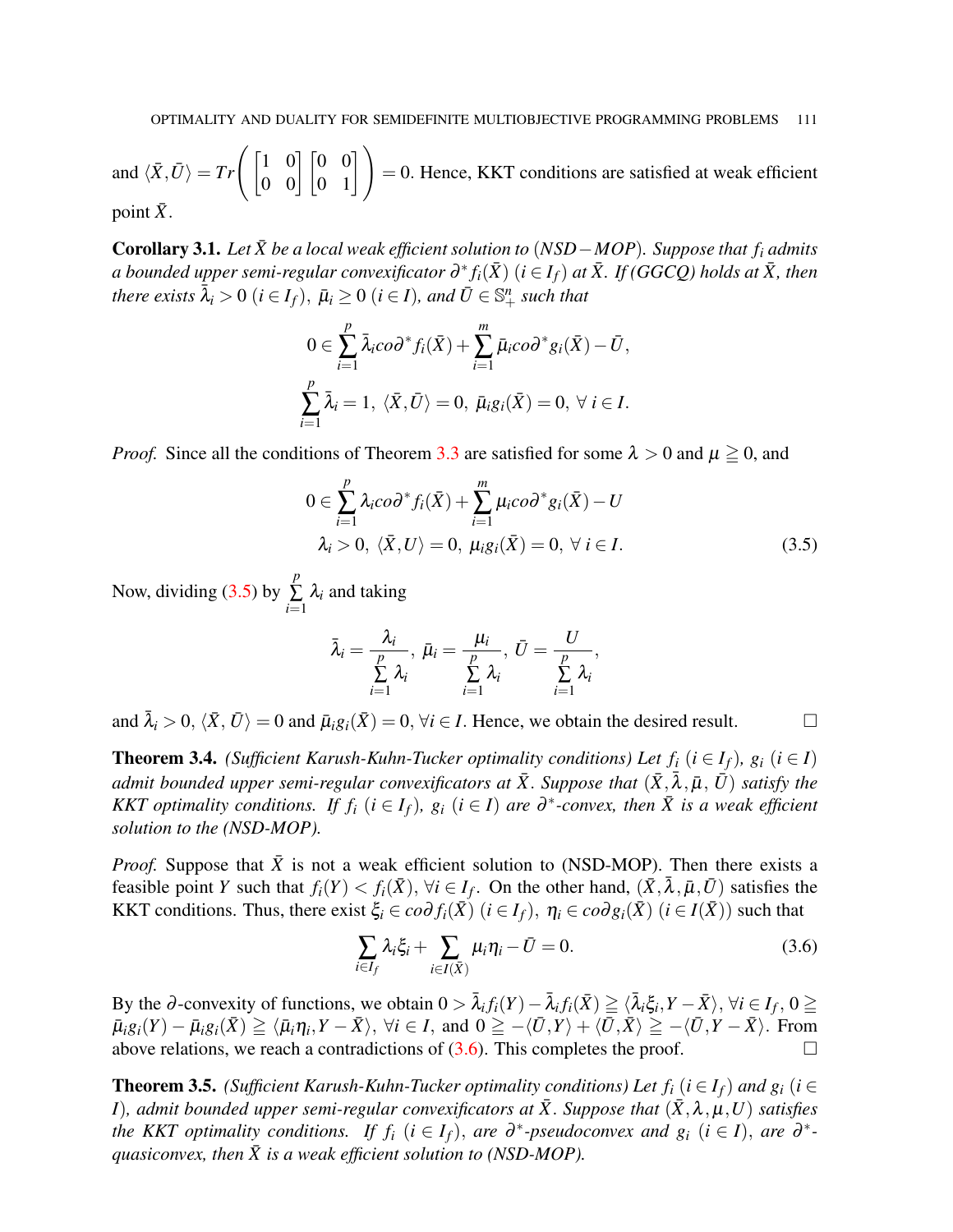*Proof.* Suppose that  $\bar{X}$  is not a weak efficient solution to (NSD-MOP). Then there exists a feasible point *Y* such that  $f_i(Y) < f_i(\bar{X})$ ,  $\forall i \in I_f$ . On the other hand,  $(\bar{X}, \lambda, \mu, U)$  satisfies the KKT conditions thus there exist  $\xi_i \in \text{cod} f_i(\bar{X})$  ( $i \in I_f$ ) and  $\eta_i \in \text{cod} g_i(\bar{X})$  ( $i \in I(\bar{X})$ ) such that  $\sum_{i\in I_f} \lambda_i \xi_i + \sum_{i\in I(\bar{X})} \mu_i \eta_i - U = 0$ . By the ∂-pseudoconvexity of  $f_i$  ( $i \in I_f$ ), we obtain  $\langle \xi_i, Y - U \rangle$  $\langle \bar{X} \rangle < 0$ ,  $\forall i \in I_f$ . By the ∂-quasi-convexity of  $g_i$   $(i \in I)$ , we obtain  $\langle \eta_i, Y - \bar{X} \rangle \leq 0$ ,  $\forall i \in I$ . Since  $\overline{U}$ ,  $Y \in \mathbb{S}_{+}^{n}$ , we have  $-\langle U, Y \rangle + \langle U, \overline{X} \rangle = -\langle U, Y - \overline{X} \rangle \leq 0$ . From the inequalities above, we obtain a contradictions. Hence, the result follows.

#### 4. DUALITY

<span id="page-9-0"></span>In this section, we formulate Wolfe and Mond-Weir dual type models for the NSD-MOP and establish fundamental duality results.

4.1. **Wolfe dual-type model.** Following the lines of [\[18\]](#page-15-1), we define Wolfe dual type model, and give some duality results

(WD-NSD-MOP) max 
$$
\varphi(Y, \lambda, \mu, U)
$$
, subject to  $(Y, \lambda, \mu, U) \in F$ ,  
where  $\varphi(Y, \lambda, \mu, U) = f(Y) + \mu^T g(Y) e - \langle U, Y \rangle e$ ,  $e = (1, 1, ..., 1) \in \mathbb{R}^p$ , and  

$$
F = \{(Y, \lambda, \mu, U) \in \mathbb{S}_+^n \times \mathbb{R}^p \times \mathbb{R}^m \times \mathbb{S}_+^n : 0 \in \sum_{i=1}^m \lambda_i c \circ \partial^* f_i(Y) + \sum_{i=1}^m \mu_i c \circ \partial^* g_i(Y) - U,
$$

$$
\lambda > 0, \ \lambda^T e = 1, \ \mu \ge 0, \ U, \ Y \in \mathbb{S}_+^n\}, \ F^1 = \{Y \in \mathbb{S}_+^n : (Y, \lambda, \mu, U) \in F\}.
$$

The following result shows how the feasible points of problems NSD-MOP and corresponding WD-NSD-MOP are connected.

<span id="page-9-2"></span>Theorem 4.1. *(Weak duality) Let X and* (*Y*,λ,µ,*U*) *be the feasible point of the NSD-MOP and the WD-NSD-MOP, respectively. If f<sup>i</sup> and g<sup>i</sup> admit bounded upper semi-regular convexificators and all functions are*  $\partial^*$ *−convex at feasible point Y, then*  $f(X)$  $\not\leq$  $\varphi(Y, \lambda, \mu, U)$ *.* 

*Proof.* Suppose on contrary that  $f(X) < f(Y) + \mu^T g(Y)$  *e* -  $\langle U, Y \rangle$  *e*. Multiplying by  $\lambda \in$  $\mathbb{R}^p, \lambda^T e = 1$ , we obtain

<span id="page-9-1"></span>
$$
\lambda^T f(X) - \lambda^T f(Y) - \mu^T g(Y) + \langle U, Y \rangle < 0. \tag{4.1}
$$

Since all functions are  $\partial^*$ -convex at *Y*, we have  $f_i(X) - f_i(Y) \ge \langle \xi_i^f \rangle$  $\langle f, X - Y \rangle$ , ∀ξ $f$ <sup>f</sup> ∈ *co*∂\*  $f$ <sup>*i*</sup>(*Y*) (*i* ∈ *I*<sub>*f*</sub>), and  $g_i(X) - g_i(Y) \ge \zeta \xi_i^g$  $\langle g_i^g, X - Y \rangle$ ,  $\forall \xi_i^g \in co\partial^* g_i(Y)$  (*i* ∈ *I*). These imply that

$$
\sum_{i=1}^p \lambda_i f_i(X) + \sum_{i=1}^m \mu_i g_i(X) \geq \sum_{i=1}^p \lambda_i f_i(Y) + \sum_{i=1}^m \mu_i g_i(Y) + \langle \sum_{i=1}^p \lambda_i \xi_i^f + \sum_{i=1}^m \mu_i \xi_i^g, X - Y \rangle,
$$

for all  $\xi_i^f \in co\partial^* f_i(Y)$  and  $\xi_i^g \in co\partial^* g_i(Y)$ , which gives

$$
\sum_{i=1}^p \lambda_i f_i(X) + \sum_{i=1}^m \mu_i g_i(X) \ge \sum_{i=1}^p \lambda_i f_i(Y) + \sum_{i=1}^m \mu_i g_i(Y) + \langle U, X \rangle - \langle U, Y \rangle
$$
  
+ 
$$
\langle \sum_{i=1}^p \lambda_i \xi_i^f + \sum_{i=1}^m \mu_i \xi_i^g - U, X - Y \rangle,
$$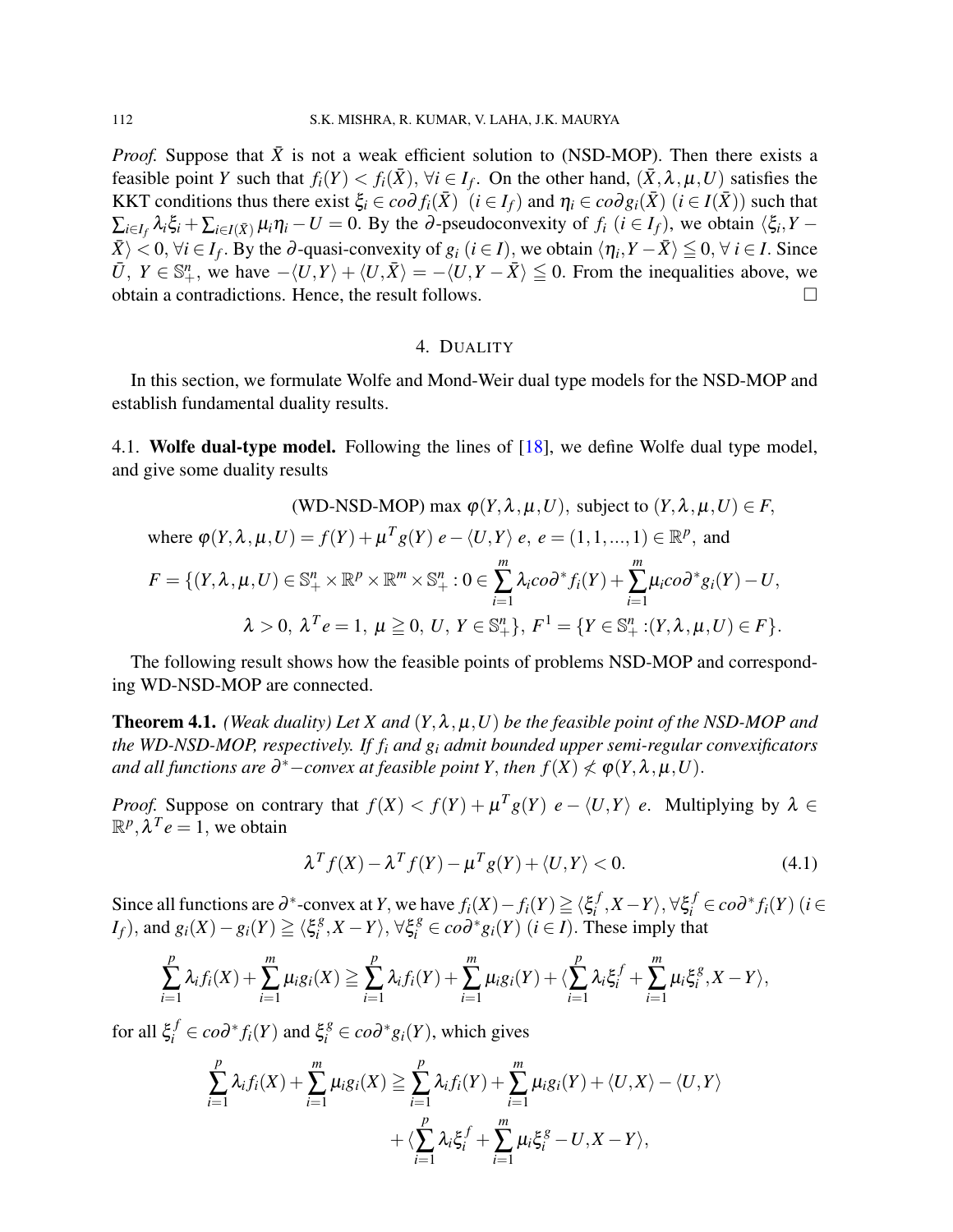for all  $\xi_i^f \in co\partial^* f_i(Y)$ ,  $\xi_i^g \in co\partial^* g_i(Y)$ , and  $U \in \mathbb{S}_+^n$ . Since,  $g_i(X) \leqq 0$ ,  $\mu_i \geqq 0$ , and  $\langle U, X \rangle \geqq$  $0 \forall X, U \in S^n_+$ , then we can rewrite as:

<span id="page-10-1"></span>
$$
\sum_{i=1}^p \lambda_i f_i(X) \geq \sum_{i=1}^p \lambda_i f_i(Y) + \sum_{i=1}^m \mu_i g_i(Y) - \langle U, Y \rangle + \langle \sum_{i=1}^p \lambda_i \xi_i^f + \sum_{i=1}^m \mu_i \xi_i^g - U, X - Y \rangle, \quad (4.2)
$$

for all  $\xi_i^f \in co\partial^* f_i(Y)$ ,  $\xi_i^g \in co\partial^* g_i(Y)$ , and  $U \in \mathbb{S}^n_+$ . Now, we choose  $\xi_i^f \in co\partial^* f_i(Y)$ ,  $\xi_i^g \in$  $co\partial^* g_i(Y)$ , and  $\overline{U}$  such that

<span id="page-10-0"></span>
$$
\sum_{i=1}^{p} \lambda_i \bar{\xi}^f + \sum_{i=1}^{m} \mu_j \bar{\xi}_i^g - \bar{U} = 0, \text{ as } 0 \in \sum_{i=1}^{p} \lambda_i \cos^* f_i(Y) + \sum_{i=1}^{m} \mu_i \cos^* g_i(Y) - U. \tag{4.3}
$$

Substituting [\(4.3\)](#page-10-0) into [\(4.2\)](#page-10-1), we obtain  $\lambda^T f(X) - \lambda^T f(Y) - \mu^T g(Y) + \langle U, Y \rangle \ge 0$ , which is contradiction to  $(4.1)$ . Hence, we obtain the desired conclusion.

The following result provides the sufficient conditions for the existence of the optimal solution of the WD-NSD-MOP with zero duality gap.

Theorem 4.2. *(Strong duality) Let f<sup>i</sup> and g<sup>i</sup> admit bounded upper semi-regular convexificators,* and be  $\partial^*$ −convex on  $\mathbb{S}^n$ . Suppose that  $\bar{X}$  is an optimal solution to the NSD-MOP, and satisfies *generalized Guignard constraint qualifications at*  $\bar{X}$ . Then there exist  $\bar{\lambda} > 0$ ,  $\bar{\mu} \in \mathbb{R}^m_+$ , and  $\bar{U} \in \mathbb{S}_{+}^{n}$  *such that*  $(\bar{X}, \bar{\lambda}, \bar{\mu}, \bar{U})$  *solves the WD-NSD-MOP and*  $f(\bar{X}) = \varphi(\bar{X}, \bar{\lambda}, \bar{\mu}, \bar{U})$ .

*Proof.* Since,  $f_i$ ,  $g_i$  are  $\partial^*$  –convex at  $\bar{X}$  and satisfying generalized Guignard constraints qualifications at  $\bar{X}$ , then from Theorem [3.2,](#page-5-0) there exist  $\bar{\lambda} > 0$ ,  $\bar{\lambda}^T e = 1$ ,  $\bar{\mu} \in \mathbb{R}^m_+$ ,  $\bar{U} \in \mathbb{S}^n_+$ , such that  $0 \in \sum_{i=1}^{p}$  $_{i=1}^p\bar{\lambda}_ico\partial^*f_i(\bar{X})+\sum_{i=1}^m\bar{\mu}_ico\partial^*g_i(\bar{X})-\bar{U},\,\langle\bar{X},\bar{U}\rangle=0,\,\bar{\mu}_ig_i(\bar{X})=0,\,\forall i\in I.$  So it is obvious  $(\bar{X}, \bar{\lambda}, \bar{\mu}, \bar{U})$  is a feasible point of the WD-NSD-MOP. Let  $(X, \lambda, \mu, U)$  be an arbitrary feasible point of the WD-NSD-MOP. From Theorem [4.1,](#page-9-2) we have  $f(\bar{X}) = f(\bar{X}) + \bar{\mu}^T g(\bar{X})e - \langle \bar{U}, \bar{X} \rangle e \not\prec$  $f(X) + \mu^T g(X) e - \langle U, X \rangle e$  and  $f(\bar{X}) = \varphi(\bar{X}, \bar{\lambda}, \bar{\mu}, \bar{U})$ . Hence, we achieve the desired result.  $\square$ 

The following result is important from the viewpoint of applications, as it gives optimal solutions to the NSD-MOP provided that one has a feasible point of the corresponding WD-NSD-MOP with few additional conditions.

<span id="page-10-5"></span>**Theorem 4.3.** *(Converse duality)* Let  $(\bar{Y}, \bar{\lambda}, \bar{\mu}, \bar{U})$  *be a feasible solution to the WD-NSD-MOP such that*  $\bar{\mu}_i g_i(\bar{Y}) \geq 0$ ,  $\langle \bar{U}, \bar{Y} \rangle \leq 0$ . If  $f_i$  and  $g_i$  admit bounded upper semi-regular convexifica*tors, and f<sub>i</sub> is*  $\partial^*$ *-convex and*  $g_i$  *is*  $\partial^*$ *-quasiconvex at*  $\bar{Y}$ *, then*  $\bar{Y}$  *is a weak efficient solutions to the NSD-MOP.*

*Proof.* We prove the result by contradiction. On contrary, we assume  $\bar{Y}$  is not a weak efficient solution to the NSD-MOP. Therefore, there exist another feasible point  $Y^*$ , which is a weak efficient solution, that is,  $f_i(Y^*) < f_i(\overline{Y})$ . From  $\partial^*$  – convexity, we have

<span id="page-10-2"></span>
$$
\langle \xi_i^f, Y^* - \bar{Y} \rangle \leqq f_i(Y^*) - f_i(\bar{Y}) < 0, \ \forall \ \xi_i^f \in co\partial^* f_i(\bar{Y}). \tag{4.4}
$$

<span id="page-10-3"></span>
$$
\bar{\mu}_i g_i(Y^*) \leq 0 \leq \bar{\mu}_i g_i(\bar{Y}) \implies \bar{\mu}_i \langle \xi_i^g, Y^* - \bar{Y} \rangle \leq 0, \ \forall \ \xi_i^g \in co \partial^* g_i(\bar{Y}), \tag{4.5}
$$

and

<span id="page-10-4"></span>
$$
\langle -\bar{U}, Y^* - \bar{Y} \rangle = -\langle \bar{U}, Y^* \rangle + \langle \bar{U}, \bar{Y} \rangle \leq 0. \tag{4.6}
$$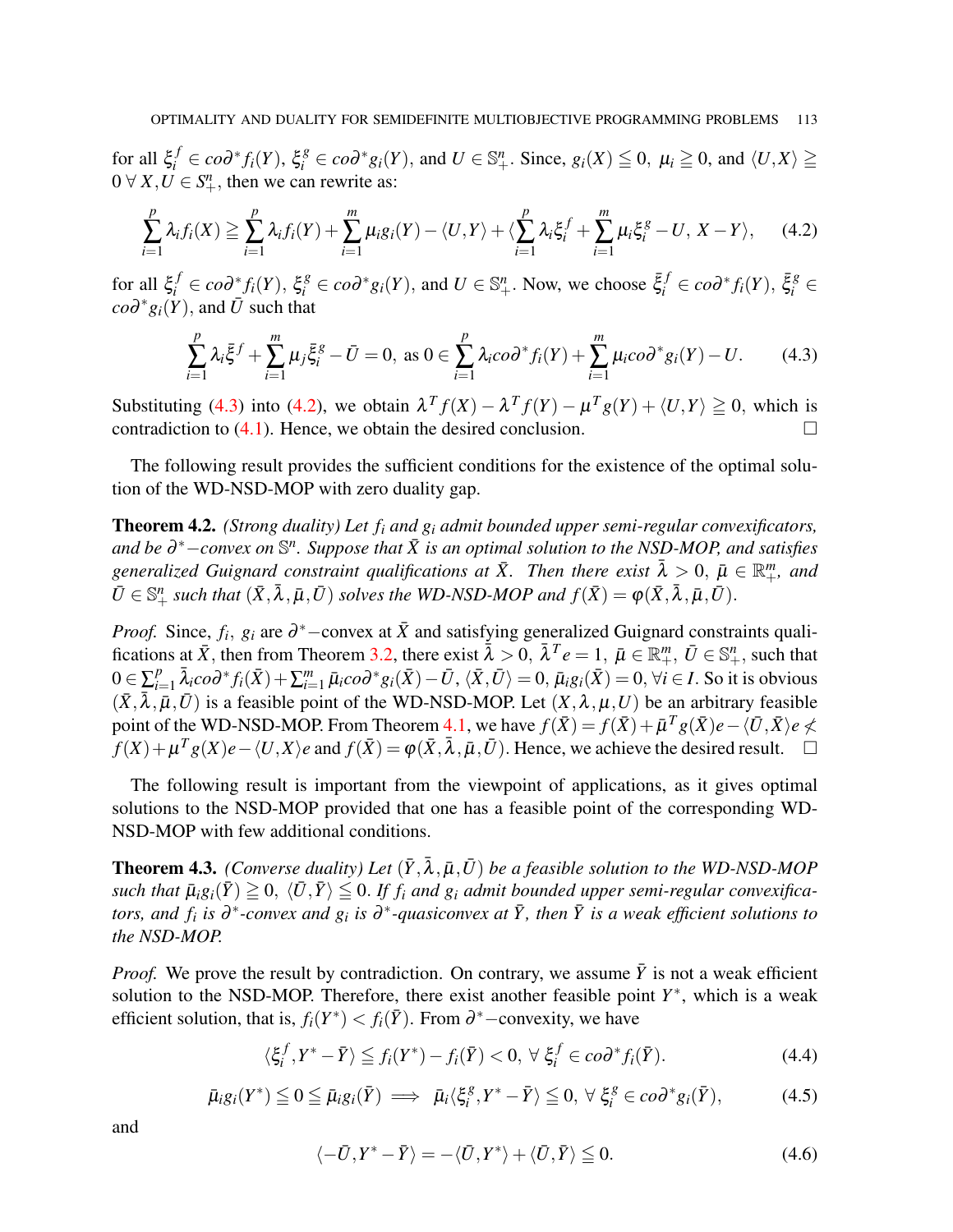Now, multiplying [\(4.4\)](#page-10-2) by  $\bar{\lambda}_i > 0$  and adding [\(4.5\)](#page-10-3) and [\(4.6\)](#page-10-4) yield that

$$
\langle \sum_{i=1}^p \bar{\lambda}_i \xi_i^f + \sum_{j=1}^m \bar{\mu}_j \xi_j^g - \bar{U}, Y^* - \bar{Y} \rangle < 0, \ \forall \ \xi_i^f \in co\partial^* f_i(\bar{Y}), \ \forall \ \xi_i^g \in co\partial^* g_i(\bar{Y}),
$$

which contradicts the fact that  $(\bar{Y}, \bar{\lambda}, \bar{\mu}, \bar{U})$  is a feasible point of the WD-NSD-MOP. Thus,  $\bar{Y}$  is a weak efficient solution to the NSD-MOP. This completes the proof.  $\Box$ 

The beauty of the following result is, without being an optimal solution to the NSD-MOP, one can not obtain the zero duality gap.

**Theorem 4.4.** *(Restricted converse duality) Let*  $\bar{X}$ *,*  $(\bar{Y}, \bar{\lambda}, \bar{\mu}, \bar{U})$  *be feasible solutions of the NSD-MOP and the WD-NSD-MOP, respectively, and*  $f(\bar{X}) = \varphi(\bar{Y}, \bar{\lambda}, \bar{\mu}, \bar{U})$ *. If*  $f_i$  *and*  $g_i$  *admit bounded upper semi-regular convexificators and are*  $\partial^*$ *-convex at*  $\bar{Y},$  *then*  $\bar{X}$  *is a weak efficient solution to the NSD-MOP.*

*Proof.* We suppose that  $\bar{X}$  is not a weak efficient solution of the NSD-MOP. Then, there exists a feasible point *X*<sup>\*</sup> of *NSD* − *MOP* such that  $f(X^*) < f(\bar{X})$ , which implies that  $f(X^*) < f(\bar{X})$  =  $\varphi(\bar{Y}, \bar{\lambda}, \bar{\mu}, \bar{U})$ . Hence, the weak duality theorem is contradicted. Thus, we obtain the desired  $\Box$  result.

The following result provides sufficient conditions under which, an optimal solution of the NSD-MOP coincides with first coordinate of an optimal solution of the corresponding WD-NSD-MOP.

**Theorem 4.5.** *(Strict converse duality) Let*  $\bar{X}$  *be a local weak efficient solution of the NSD-MOP*  $s$ uch that the GGCQ be satisfied at  $\bar{X}$ . Let  $(\bar{Y},\bar{\lambda},\bar{\mu},\bar{U})$  be a global weak efficient solution of the *WD-NSD-MOP. If f<sup>i</sup> and g<sup>i</sup> admit bounded upper semi-regular convexificators and f<sup>i</sup> is strictly*  $\partial^*$ -convex and  $g_i$  is  $\partial^*$ -convex, then  $\bar{X} = \bar{Y}$ .

*Proof.* Suppose that  $\bar{X} \neq \bar{Y}$ . Since  $\bar{X}$  is a local weak efficient solution to the NSD-MOP, and satisfies the GGCQ, we find from thestrong duality result that there exist  $\lambda^*, \mu^*, U^*$  such that  $f(\bar{X}) = \varphi(\bar{X}, \lambda^*, \mu^*, U^*) = \varphi(\bar{Y}, \bar{\lambda}, \bar{\mu}, \bar{U}),$   $f(\bar{X}) = f(\bar{Y}) + \bar{\mu}^T g(\bar{Y}) e - \langle \bar{U}, \bar{Y} \rangle e$ , and  $\bar{\lambda}^T f(\bar{X}) =$  $\bar{\lambda}^T f(\bar{Y}) + \bar{\mu}^T g(\bar{Y}) - \langle \bar{U}, \bar{Y} \rangle$ . In view of the following facts  $f_i(\bar{X}) - f_i(\bar{Y}) > \langle \xi^f, \bar{X} - \bar{Y} \rangle, \forall \xi_i^f \in$  $co\partial^* f_i(\bar{Y}), \forall i \in I_f, g_i(\bar{X})-g_i(\bar{Y}) \geqq \langle \xi_i^g \rangle$  $\langle \overline{B}, \overline{X} - \overline{Y} \rangle$ ,  $\forall \xi_i^g \in co \partial^* g_i(\overline{Y})$ ,  $i \in I$ , and  $-\langle \overline{U}, \overline{X} \rangle + \langle \overline{U}, \overline{\overline{Y}} \rangle =$  $\langle -\bar{U}, \bar{X} - \bar{Y} \rangle$ , we conclude

$$
\sum_{i=1}^p \bar{\lambda}_i f_i(\bar{X}) + \sum_{i=1}^m \bar{\mu}_i g_i(\bar{X}) - \langle \bar{U}, \bar{X} \rangle > \sum_{i=1}^p \bar{\lambda}_i f_i(\bar{Y}) + \sum_{i=1}^m \bar{\mu}_i g_i(\bar{Y}) - \langle \bar{U}, \bar{Y} \rangle + \langle \sum_{i=1}^p \bar{\lambda}_i \xi_i^f + \sum_{i=1}^m \bar{\mu}_i \xi_i^g - \bar{U}, \bar{X} - \bar{Y} \rangle,
$$

for all  $\xi_i^f \in co\partial^* f_i(\bar{Y})$  and  $\xi_i^g \in co\partial^* g_i(\bar{Y})$ . Since,  $\bar{\mu}_i g_i(\bar{X}) \leq 0$ ,  $-\langle \bar{U}, \bar{X} \rangle \leq 0$ , and  $(\bar{Y}, \bar{\lambda}, \bar{\mu}, \bar{U})$  is a feasible solutions, we obtain  $\bar{\lambda}^T f(\bar{X}) > \bar{\lambda}^T f(\bar{Y}) + \bar{\mu}^T g(\bar{Y}) - \langle \bar{U}, \bar{Y} \rangle$ , which is a contradiction. Thus, we have the desired result.  $\Box$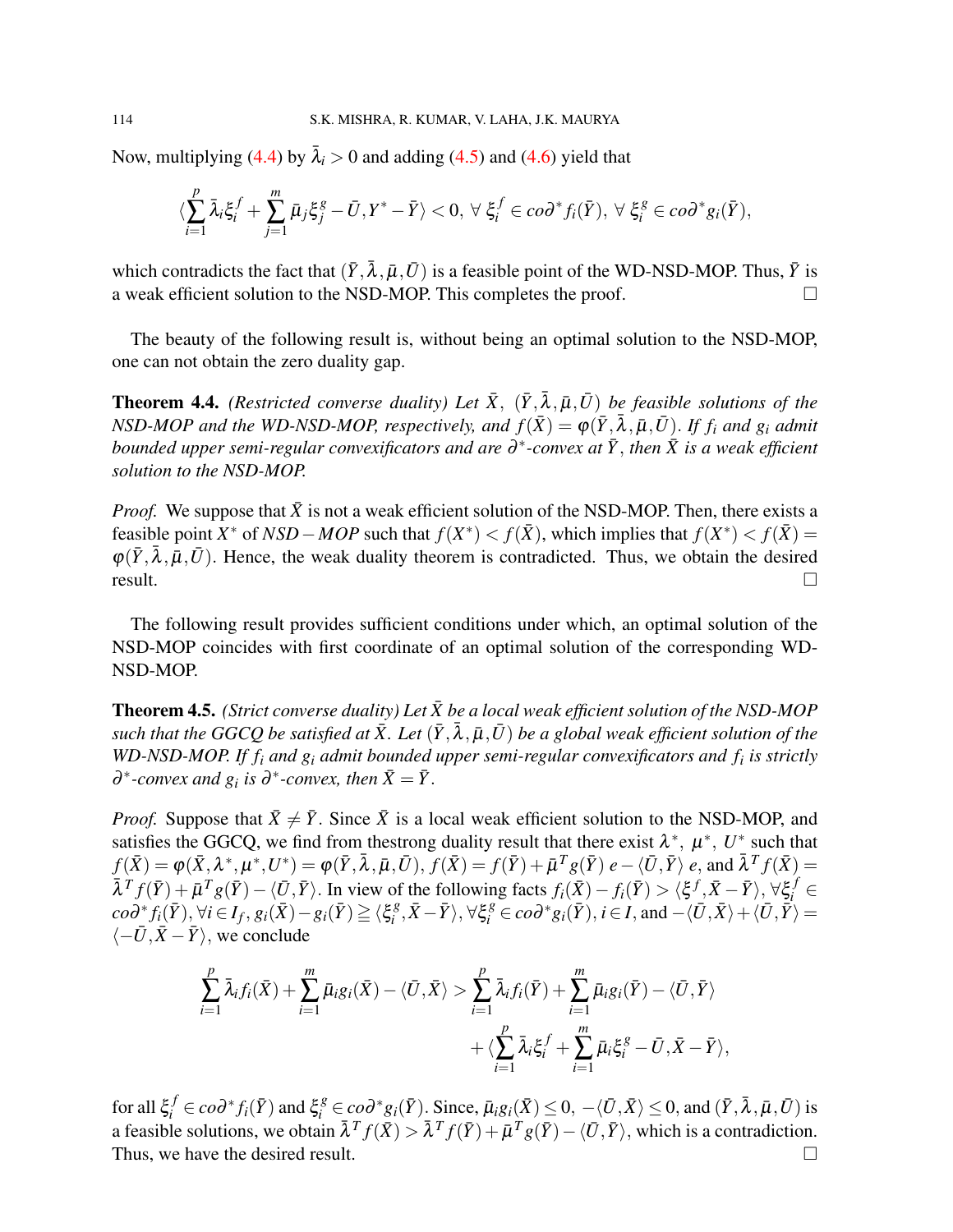4.2. **Mond-Weir dual-type model.** In this subsection, following the idea of  $[24]$ , we introduce the Mond-Weir dual type model, and present various duality results.

$$
(MWD-NSD-MOP) \text{ max } f(Y) \text{ subject to } (Y, \lambda, \mu, U) \in F_{MWD}, \text{ where}
$$
  

$$
F_{MWD} = \{(Y, \lambda, \mu, U) \in \mathbb{S}^n_+ \times \mathbb{R}^p \times \mathbb{R}^m \times \mathbb{S}^n_+ : 0 \in \sum_{i=1}^p \lambda_i \cos^* f_i(Y) + \sum_{i=1}^m \mu_i \cos^* g_i(Y) - U,
$$
  

$$
\lambda > 0, \mu \ge 0, \mu^T g(Y) \ge 0, \langle U, Y \rangle = 0 \}, F_{MWD}^1 = \{Y : Y \in F_{MWD}\}.
$$

The following result connects a feasible point of the NSD-MOP and a feasible point of the MWD-NSD-MOP.

<span id="page-12-0"></span>Theorem 4.6. *(Weak duality) Let f<sup>i</sup> and g<sup>i</sup> admit bounded upper semi-regular convexificators at Y. Let X*,  $(Y, \lambda, \mu, U)$  *be feasible points of the NSD-MOP and the MWD-NSD-MOP, respectively.* If  $f_i$  is  $\partial^*$ -pseudoconvex and  $g_i$  is  $\partial^*$ -quasiconvex at feasible point Y, then  $f(X) \nleq f(Y)$ .

*Proof.* Suppose that  $f(X) < f(Y) \implies f_i(X) < f_i(Y)$ ,  $i \in I_f$ . Since  $f_i$  are  $\partial^*$ -pseudoconvex at *Y*, then  $\langle \xi_i^f \rangle$  $\langle f, X - Y \rangle$  < 0, ∀ $\xi_i^f$  ∈ *co∂* \* *f*<sub>*i*</sub>(*Y*), *i* ∈ *I<sub>f</sub>*. From the ∂<sup>\*</sup>-quasiconvexity of *g<sub>i</sub>* at *Y*, we have that  $\mu^T g(X) \leq \mu^T g(Y)$  implies  $\langle \sum_{i=1}^m \mu_i \xi_i^g \rangle$  $\langle g, X - Y \rangle \leq 0, \forall \xi_i^{\overline{g}} \in co\partial^* g_i(Y)$ . Observe that  $\langle -U, X - Y \rangle = -\langle U, X \rangle + \langle U, Y \rangle \leq 0$ ,  $\forall (Y, \mu, U) \in F_{MWD}$  and  $\forall X \in \mathbb{S}_{+}^{n}$ . Hence,  $\langle \sum_{i=1}^{p} \rangle$  $P_{i=1}^p \lambda_i \xi_i^f +$  $\sum_{i=1}^m \mu_i \xi_i^g - U, X - Y \rangle < 0, \ \forall \xi_i^f \in co\partial^* f_i(Y), \ \forall \xi_i^g \in co\partial^* g_i(Y), \ \forall (Y, \lambda, \mu, U) \in F_{MWD},$  and  $\forall X \in \mathbb{S}_{+}^{n}$ , which contradicts the feasibility of  $(Y, \lambda, \mu, U) \in F_{MWD}$ . Thus, we obtain the desired  $r$ esult.

The following result is known as the strong duality theorem, which gives the sufficient conditions for the existence of optimal solutions of the MWD-NSDP with zero duality gaps.

Theorem 4.7. *(Strong duality) Let f<sup>i</sup> and g<sup>i</sup> admit bounded upper semi-regular convexificators*  $a$ *t*  $\bar{X}$ . *If*  $f_i$  *and*  $g_i$  *are*  $\partial^*$ -*pseudoconvex and*  $\partial^*$ -*quasiconvex, respectively, at*  $\bar{X}$ *, which solves the NSD-MOP, and let the (GGCQ) be satisfied at*  $\bar{X}$ *. Then there exist*  $\bar{\lambda} \in \mathbb{R}_{++}^p$ ,  $\bar{\mu} \in \mathbb{R}_{+}^m$  and  $\bar{U} \in \mathbb{S}^n_+$  *such that*  $(\bar{X}, \bar{\lambda}, \bar{\mu}, \bar{U})$  *is a solution of the MWD-NSD-MOP and the values of both objective functions are equal.*

*Proof.* Since the generalized Guignard constraint qualification is satisfied at  $\bar{X}$ , then from The-orem [4.6](#page-12-0) there exist  $\bar{\lambda} \in \mathbb{R}_{++}^m$ ,  $\bar{\mu} \in \mathbb{R}_{++}^m$ , and  $\bar{U} \in \mathbb{S}_{+}^n$  such that  $0 \in \sum_{i=1}^p$ *n*<sup>*n*</sup></sup><sub>*i*=1</sub>  $\bar{\lambda}_i$ *co*∂<sup>\*</sup>*f*<sub>*i*</sub>( $\bar{X}$ ) +  $\sum_{i=1}^m \bar{\mu}_i$  $co\partial^* g_i(\bar{X}) - \bar{U}$ ,  $\langle \bar{X}, \bar{U} \rangle = 0$ ,  $\bar{\mu}_i g_i(\bar{X}) = 0$ ,  $\forall i \in I$ . That is,  $(\bar{X}, \bar{\lambda}, \bar{\mu}, \bar{U})$  is the feasible solution of the MWD-NSD-MOP. So, from weak duality Theorem  $\hat{4.6}$ ,  $(\bar{X}, \bar{\lambda}, \bar{\mu}, \bar{U})$  is a weak efficient solution to the MWD-NSD-MOP, and both objectives have same value. Hence, we obtain the desired conclusion.

The following result provides sufficient conditions for the first component of the feasible solution of the MWD-NSD-MOP to be an optimal solution of the corresponding NSD-MOP.

Theorem 4.8. *(Converse duality) Let f<sup>i</sup> and g<sup>i</sup> admit bounded upper semi-regular convexificators at*  $\bar{Y}$ , and let  $(\bar{Y}, \bar{\lambda}, \bar{\mu}, \bar{U})$  *be a feasible solution of the MWD-NSD-MOP with conditions*  $\bar{\mu}_i g_i(\bar{Y}) \geqq 0$ ,  $\langle \bar{U}, \bar{Y} \rangle \leqq 0$ . If  $f_i$  is  $\partial^*$ -pseudoconvex and  $g_i$  is  $\partial$ -quasiconvex, then  $\bar{Y}$  is a weak *efficient solutions to the NSD-MOP.*

*Proof.* Assume that  $\overline{Y}$  is not an optimal solution of the NSD-MOP. Therefore, there exist another feasible point *Y*<sup>\*</sup>, which is an optimal solutions, that is,  $f(Y^*) < f(\bar{Y}) \implies f_i(Y^*) < f_i(Y)$ ,  $i \in$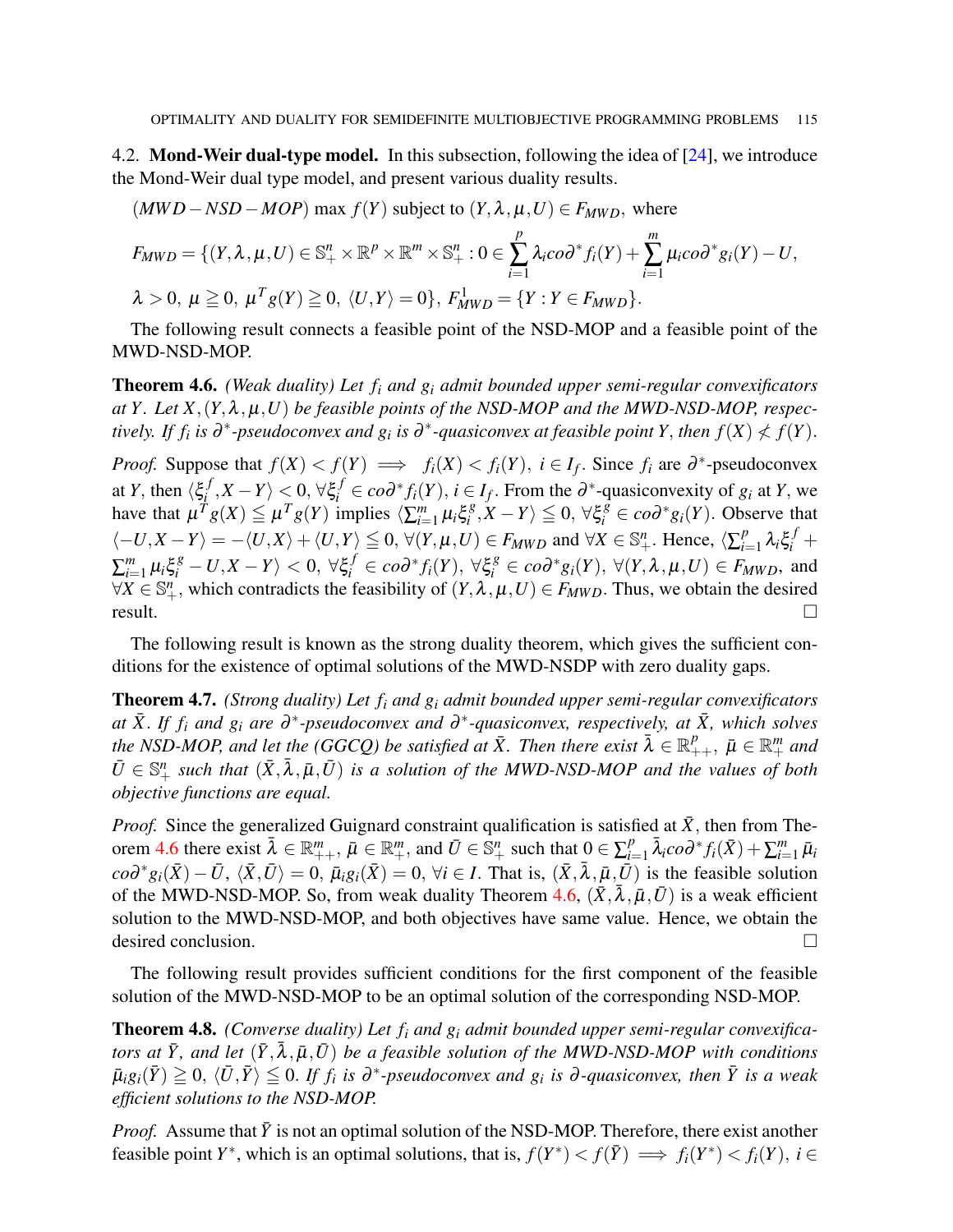*I*<sub>*f*</sub>. From the  $\partial^*$ -pseudoconvexity and the  $\partial^*$ -quasiconvexity, we have  $\langle \xi_i^f \rangle$  $\left\{ \frac{f}{i}, Y^* - \bar{Y} \right\} < 0, \, \forall \xi_i^f \in$  $\vec{c} \circ \partial^* f_i(\bar{Y}), i \in I_f, \bar{\mu}_i g_i(Y^*) \leqq 0 \leqq \bar{\mu}_i g_i(\bar{Y}) \implies \bar{\mu}_i \langle \xi_i^g \rangle$  $\langle g, Y^* - \overline{Y} \rangle \leq 0, \forall \xi_i^g \in co\partial^* g_i(\overline{Y}), i \in I$ , and  $\langle -\bar{U}, Y^* - \bar{Y} \rangle = -\langle \bar{U}, Y^* \rangle + \langle \bar{U}, \bar{Y} \rangle \leq 0$ . Hence, we have  $\langle \sum_{i=1}^p Y_i^* - \bar{Y} \rangle = -\langle \bar{U}, Y^* \rangle + \langle \bar{U}, \bar{Y} \rangle$  $\frac{p}{i=1}\,\bar{\lambda}_i \xi_i^f + \sum_{i=1}^m \bar{\mu}_i \xi_i^g - \bar{U}, Y^* - \bar{Y} \rangle < 0$  $0, \forall \xi_i^f \in co\partial^* f_i(\bar{Y}), \forall \xi_i^g \in co\partial^* g_i(\bar{Y}),$  which contradicts that  $(\bar{Y}, \bar{\lambda}, \bar{\mu}, \bar{U})$  is a feasible point of the MWD-NSD-MOP. Hence,  $\bar{Y}$  is a weak efficient solution of the NSD-MOP.

The following result gives conditions for a feasible solution of the NSD-MOP to be the optimal solution.

Theorem 4.9. *(Restricted converse duality) Let f<sup>i</sup>* ,*g<sup>i</sup> admit bounded upper semi-regular convexificators at*  $\bar{Y}$ . Let  $\bar{X}$ ,  $(\bar{Y}, \bar{\lambda}, \bar{\mu}, \bar{U})$  *be feasible solutions of the NSD-MOP, the MWD-NSD-MOP, respectively with*  $f(\bar{X}) = f(\bar{Y})$ . *If*  $f_i$  *is*  $\partial^*$ -pseudoconvex and  $g_i$  *is*  $\partial^*$ -quasiconvex at  $\bar{Y}$ , then  $\bar{X}$ *is a weak efficient solution to the NSD-MOP.*

*Proof.* Suppose that  $\bar{X}$  is not a weak efficient solution of the NSD-MOP. Then, there exist a feasible point *X*<sup>\*</sup> of the NSD-MOP such that  $f(X^*) < f(\bar{X})$ , which implies that  $f(X^*) < f(\bar{X})$  =  $f(\bar{Y})$ . Hence, the weak duality theorem is contradicted. Thus, we have the desired result.  $\square$ 

**Theorem 4.10.** *(Strict converse duality) Let f<sub>i</sub>, g<sub>i</sub> admit bounded upper semi-regular convexificators at*  $\bar{Y}$ *. Let*  $\bar{X}$  *be a local weak efficient solution of the NSD-MOP such that the GGCQ is*  $s$ atisfies at  $\bar{X}$ . Let  $(\bar{Y},\bar{\lambda},\bar{\mu},\bar{U})$  be a global weak efficient solution of the MWD-NSD-MOP. If  $f_i$ *is strictly*  $\partial^*$ -pseudoconvex and  $g_i$  *is*  $\partial^*$ -quasiconvex, then  $\bar{X} = \bar{Y}$ .

*Proof.* Suppose that  $\bar{X} \neq \bar{Y}$ . Since  $\bar{X}$  is a local weak efficient solution of the NSD-MOP and satisfies the GGCQ, we find from the strong duality result that there exist  $\lambda^*, \mu^*,$  and  $U^*$ such that  $(\bar{X}, \lambda^*, \mu^*, U^*)$  is a feasible solution of the MWD-NSD-MOP, but it is given that  $(\bar{Y}, \bar{\lambda}, \bar{\mu}, \bar{U})$  is a global weak efficient solution of the MWD-NSD-MOP. Hence, using the weak duality theorem, we conclude that  $f(\bar{X}) = f(\bar{Y})$ . Observe that  $g_i(\bar{X}) \leq 0 \leq g_i(\bar{Y}) \implies \langle \xi_i^g \rangle$  $i^g$ ,  $\bar{X}$  −  $|\bar{Y}\rangle \leq 0$ ,  $\forall \xi_i^g \in co\partial^* g_i(\bar{Y})$ , and  $\langle -\bar{U}, \bar{X} - \bar{Y}\rangle = -\langle \bar{U}, \bar{X}\rangle + \langle \bar{U}, \bar{Y}\rangle \leq 0$ . Hence,  $\langle \sum_{i=1}^m \bar{\mu}_i \xi_i^g - \bar{Y}\rangle$  $\langle U, \bar{X} - \bar{Y} \rangle \leq 0$ ,  $\forall \xi_i^g \in co\partial^* g_i(\bar{Y})$ . Since  $(\bar{Y}, \bar{\lambda}, \bar{\mu}, \bar{U})$  is a feasible solutions of the MWD-NSD-MOP, then  $\langle \xi_i^f$  $\langle f_i, \bar{X} - \bar{Y} \rangle \geq 0$ ,  $\forall \xi_i^f \in co\partial^* f_i(\bar{Y}), i \in I_f$ , which shows that  $f_i(\bar{X}) > f_i(\bar{Y}), i \in I_f$  $\implies f(\bar{X}) > f(\bar{Y})$ . Thus, we obtain a contradiction. Hence, the result follows.

The following semidefinite programming problem supports the result that we proved in Theorem [4.3.](#page-10-5)

Example 4.1. Consider the following problem

min 
$$
(f_1(X) = x_1, f_2(X) = x_3)
$$
, subject to  $g(X) = -2x_2 \le 0, X = \begin{bmatrix} x_1 & x_2 \ x_2 & x_3 \end{bmatrix} \in \mathbb{S}^2_+.$ 

We have the feasible set  $S =$  $\int$   $\begin{bmatrix} x_1 & x_2 \end{bmatrix}$ *x*<sup>2</sup> *x*<sup>3</sup>  $: x_1 \ge 0, x_2 \ge 0, x_3 \ge 0, x_1x_3 - x_2^2 \ge 0$  $\mathcal{L}$ and

$$
\partial^* f_1(Y) = \left\{ \begin{bmatrix} 1 & 0 \\ 0 & 0 \end{bmatrix} \right\}, \ \partial^* f_2(Y) = \left\{ \begin{bmatrix} 0 & 0 \\ 0 & 1 \end{bmatrix} \right\}, \ \partial^* g(Y) = \left\{ \begin{bmatrix} 0 & -1 \\ -1 & 0 \end{bmatrix} \right\}, \ \forall \ Y \in \mathbb{S}^2_+.
$$

We observe that all functions are  $\partial^*$  – convex for all  $Y \in \mathbb{S}^n_+$ . For  $\lambda_1 = \frac{1}{2}$  $\frac{1}{2}$ ,  $\lambda_2 = \frac{1}{2}$  $\frac{1}{2}$ ,  $\mu = 0$ ,  $Y =$  $\begin{bmatrix} 0 & 0 \\ 0 & 0 \end{bmatrix} \in \mathbb{S}^2_+, U =$  $\lceil \frac{1}{2} \rceil$  $rac{1}{2}$  0  $\bar{0}$   $\frac{1}{2}$  $\overline{2}$  $\left[ \begin{array}{c} E \in \mathbb{S}^2_+ , \text{ we have } \mu g(Y) \geq 0 \text{ and } \langle U, Y \rangle \leq 0. \text{ Now, it is easy to see} \end{array} \right]$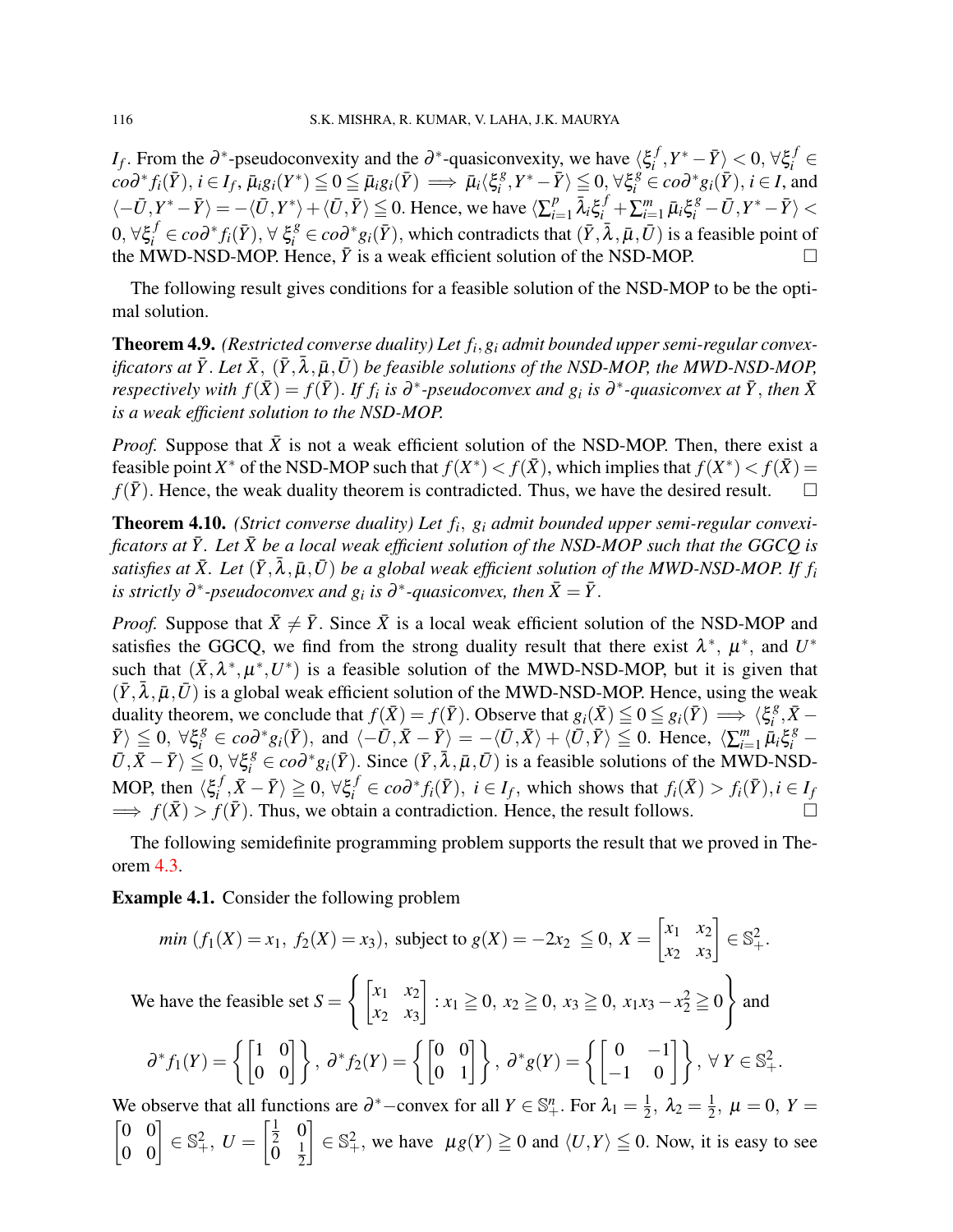that  $0 \in \sum_{i=1}^{2} \lambda_i \cos^* f_i(Y) + \mu \cos^* g(Y) - U$ . Thus, we conclude that  $(Y, \lambda, \mu, U)$  is a feasible point of the Wolfe dual model. Therefore, from Theorem  $4.3$ ,  $Y =$  $\begin{bmatrix} 0 & 0 \\ 0 & 0 \end{bmatrix}$  is a weak efficient solution of the problem.

# 5. CONCLUSIONS

<span id="page-14-15"></span>In this paper, we established necessary and sufficient optimality conditions under new proposed constraints qualifications, and formulated Wolfe and Mond-Weir type dual models to the primal nonlinear semidefinite multiobjective programming problems. We also established weak, strong, converse, restricted converse, and strict converse duality results under the assumptions of generalized convexity. Furthermore, we included examples to verify our results.

#### Acknowledgments

The first author was financially supported by the Department of Science and Technology, SERB, New Delhi, India under grant no. MTR/2018/000121 and "Research Grant for Faculty" (IoE Scheme) under Dev. Scheme NO. 6031.

## **REFERENCES**

- <span id="page-14-0"></span>[1] M.S. Lobo, L. Vandenberghe, S. Boyd, H. Lebret, Applications of second-order cone programming, Linear Algebra Appl. 284 (1998), 193-228.
- <span id="page-14-1"></span>[2] L. Vandenberghe, S. Boyd, Semidefinite programming, SIAM Rev. 38 (1996), 49-95.
- <span id="page-14-2"></span>[3] B. Fares, D. Noll, P. Apkarian, Robust control via sequential semidefinite programming, SIAM J. Control Optim. 4 (2002), 1791-1820.
- <span id="page-14-3"></span>[4] A. Ben-Tal, F. Jarre, M. Kočvara, A. Nemirovski, J. Zowe, Optimal design of trusses under a nonconvex global buckling constraint, Optim. Eng. 1 (2000), 189-213.
- <span id="page-14-4"></span>[5] F. Leibfritz, COMPleib 1.1: COnstraint Matrix-optimization Problem Library - a collection of test examples for nonlinear semidefinite programs, control system design and related problems. Technical Report, Department of Mathematics, University of Trier, Germany, 2005.
- <span id="page-14-5"></span>[6] A. Shapiro, First and second order analysis of nonlinear semidefinite programs, Math. Program. 77 (1997), 301-320.
- <span id="page-14-6"></span>[7] D. Sun, J. Sun, L. Zhang, The rate of convergence of the augmented Lagrangian method for nonlinear semidefinite programming, Math. Program. 114 (2008), 349-391.
- <span id="page-14-7"></span>[8] A. Forsgren, Optimality conditions for nonconvex semidefinite programming, Math. Program. 88 (2000), 105-128.
- <span id="page-14-16"></span>[9] A. Berman, N. Shaked-Monderer, Completely Positive Matrices, World Scientific Publishing Co., Inc., River Edge, (2003)
- <span id="page-14-8"></span>[10] J. Sun, On method for solving nonlinear semidefinite optimization problems, Numer. Algebra, Control Optim. 1 (2011), 1-14.
- <span id="page-14-9"></span>[11] H. Yamashita, H. Yabe, A survey of numerical methods doe nonlinear semidefinite programming, J. Oper. Res. Soc. Japan 58 (2015), 24-60.
- <span id="page-14-10"></span>[12] M. Golestani, S. Nobakhtian, Optimality conditions for nonsmooth semidefinite programming via convexificators, Positivity 19 (2015), 221–236.
- <span id="page-14-11"></span>[13] V. Chankong, Y.Y. Haimes, Multiobjective Decision Making: Theory and Methodology, Dover Publications, Mineola New York, 2008.
- <span id="page-14-12"></span>[14] K. Miettinen, Nonlinear multiobjective optimization, Kluwer Academic Publishers, Boston, 1999.
- <span id="page-14-13"></span>[15] T. Maeda, Constraint qualifications in multiobjective optimization problems: Differentiable case, J. Optim. Theory Appl. 80, (1994), 483-500.
- <span id="page-14-14"></span>[16] V. Preda, On efficiency and duality in multiobjective programs, J. Optim. Theory Appl. 166 (1992), 365-377.